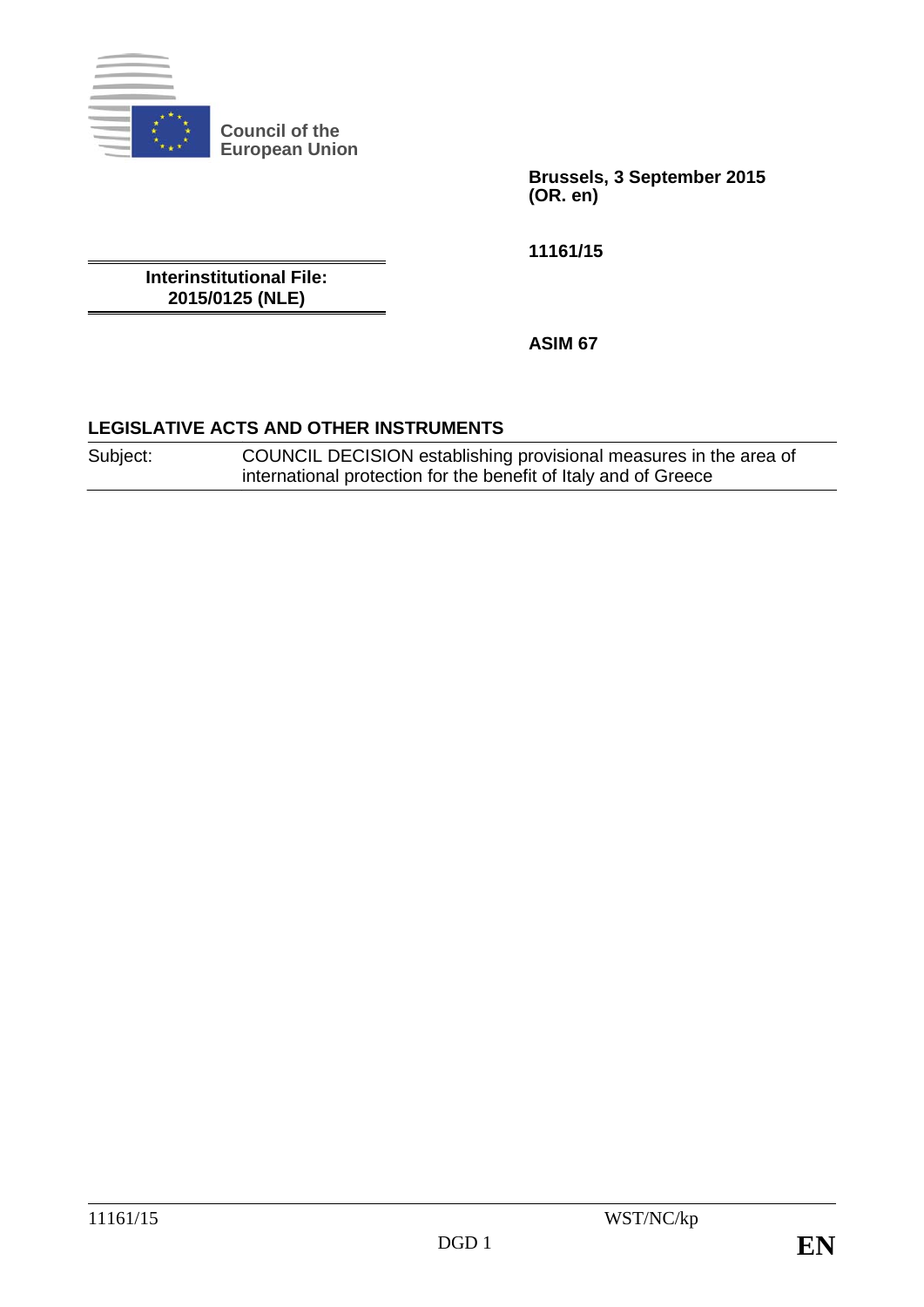## **COUNCIL DECISION (EU) 2015/…**

**of …** 

# **establishing provisional measures in the area of international protection for the benefit of Italy and of Greece**

# THE COUNCIL OF THE EUROPEAN UNION,

Having regard to the Treaty on the Functioning of the European Union, and in particular Article 78(3) thereof,

Having regard to the proposal from the European Commission,

Having regard to the opinion of the European Parliament<sup>1</sup>,

**1**

Opinion of … (not yet published in the Official Journal).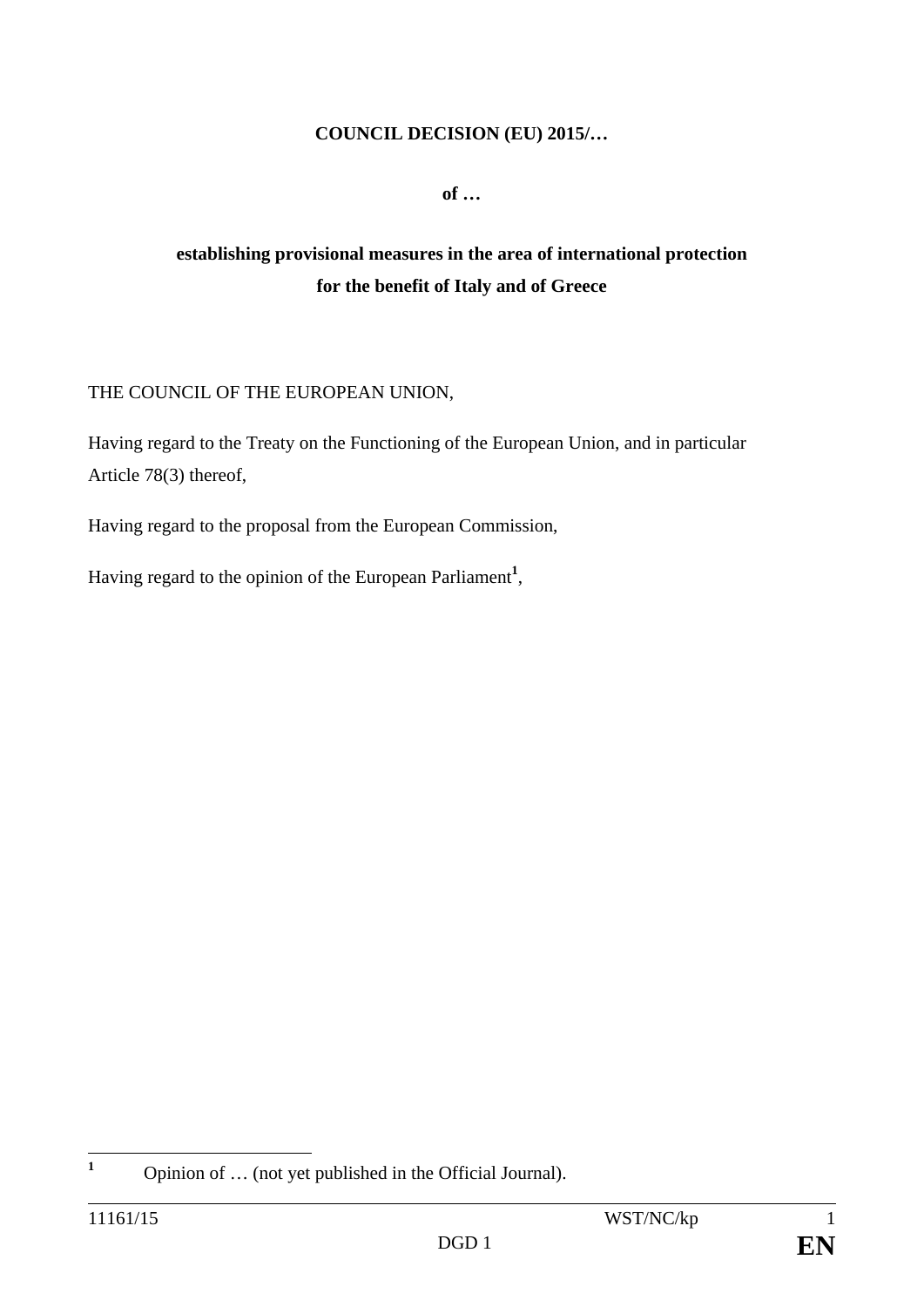#### Whereas:

- (1) According to Article 78(3) of the Treaty on the Functioning of the European Union ('TFEU'), in the event of one or more Member States being confronted by an emergency situation characterised by a sudden inflow of nationals of third countries, the Council, on a proposal from the Commission and after consulting the European Parliament, may adopt provisional measures for the benefit of the Member State(s) concerned.
- (2) According to Article 80 TFEU, the policies of the Union in the area of border checks, asylum and immigration and their implementation are to be governed by the principle of solidarity and fair sharing of responsibility between the Member States, and Union acts adopted in this area are to contain appropriate measures to give effect to this principle.
- (3) The recent crisis situation in the Mediterranean prompted the Union institutions to immediately acknowledge the exceptional migratory flows in this region and call for concrete measures of solidarity towards the frontline Member States. In particular, at a joint meeting of Foreign and Interior Ministers on 20 April 2015, the Commission presented a ten-point plan of immediate action to be taken in response to this crisis, including a commitment to consider options for an emergency relocation mechanism.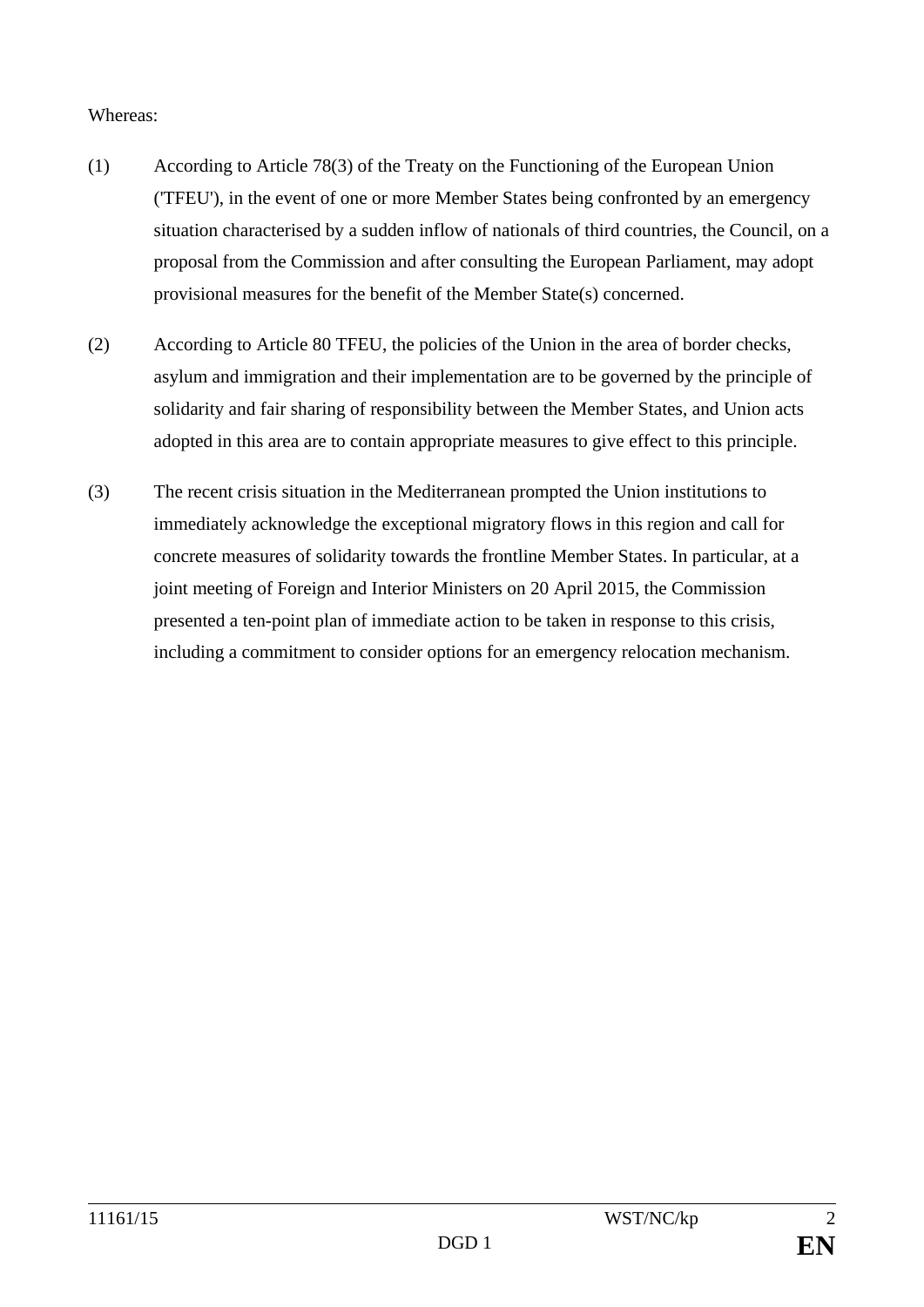- (4) At its meeting of 23 April 2015, the European Council decided, inter alia, to reinforce internal solidarity and responsibility and committed itself in particular to increasing emergency assistance to frontline Member States and to considering options for organising emergency relocation between Member States on a voluntary basis, as well as to deploying European Asylum Support Office (EASO) teams in frontline Member States for the joint processing of applications for international protection, including registration and fingerprinting.
- (5) In its resolution of 28 April 2015, the European Parliament reiterated the need for the Union to base its response to the latest tragedies in the Mediterranean on solidarity and fair sharing of responsibility and to step up its efforts in this area towards those Member States which receive the highest number of refugees and applicants for international protection in either absolute or relative terms.
- (6) At its meeting of 25 and 26 June 2015, the European Council decided, inter alia, that three key dimensions should be advanced in parallel: relocation/resettlement, return/readmission/reintegration, and cooperation with countries of origin and transit. The European Council agreed in particular, in the light of the current emergency situation and the commitment to reinforce solidarity and responsibility, on the temporary and exceptional relocation, over two years, from Italy and from Greece to other Member States of 40 000 persons in clear need of international protection. It called on the rapid adoption of a Council decision to that effect and concluded that, to that end, Member States should agree by consensus on the distribution of such persons, reflecting the specific situations of Member States.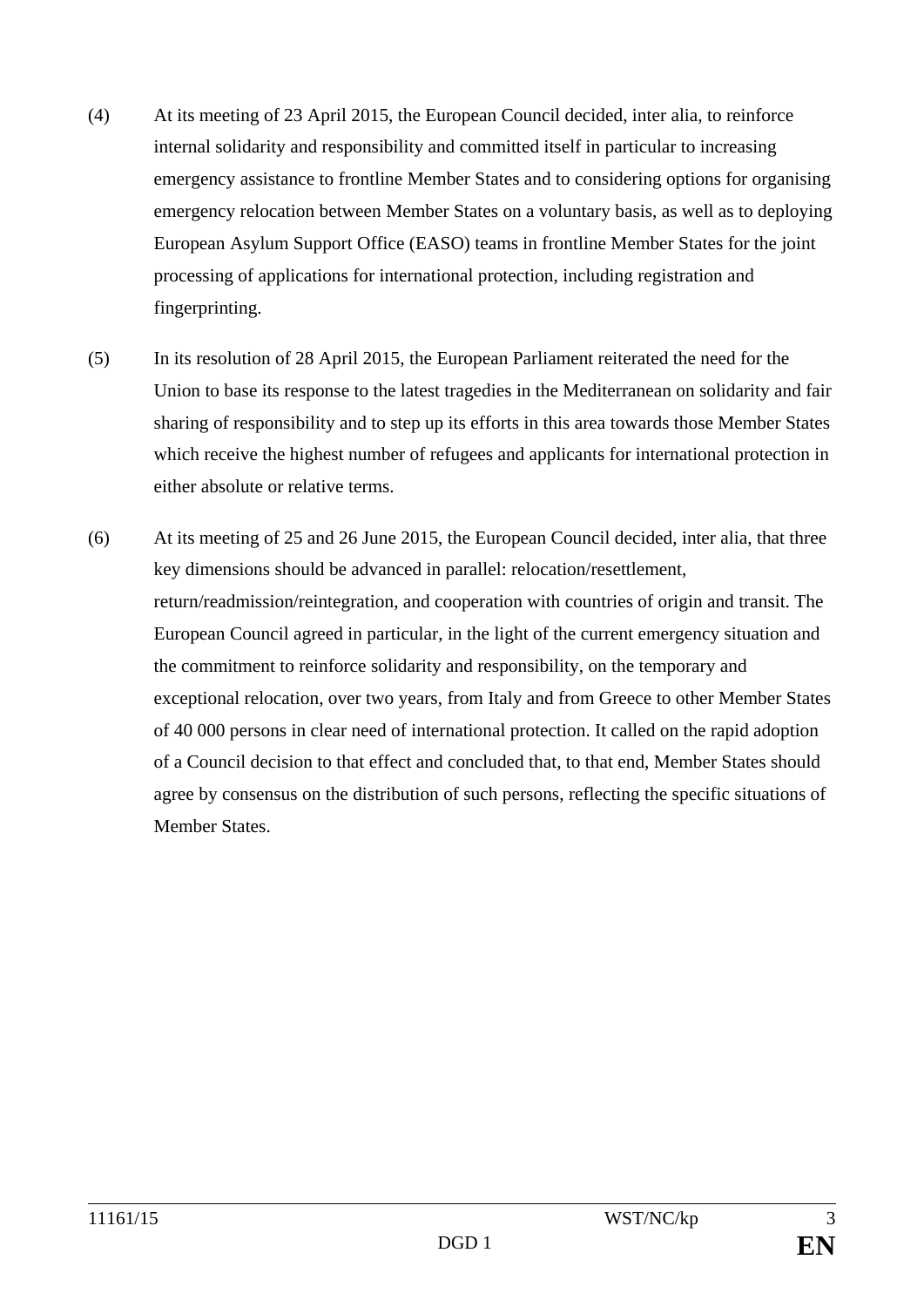- (7) The specific situations of the Member States result in particular from migratory flows in other geographical regions, such as the Western Balkans migratory route.
- (8) Several Member States were confronted with a significant increase in the total number of migrants, including applicants for international protection, arriving on their territories in 2014 and some continue to be so in the first months of 2015. Emergency financial assistance by the Commission and operational support by EASO were provided to several Member States to help them cope with this increase.
- (9) Among the Member States witnessing situations of considerable pressure and in light of the recent tragic events in the Mediterranean, Italy and Greece in particular have experienced unprecedented flows of migrants, including applicants for international protection who are in clear need of international protection, arriving on their territories, generating a significant pressure on their migration and asylum systems.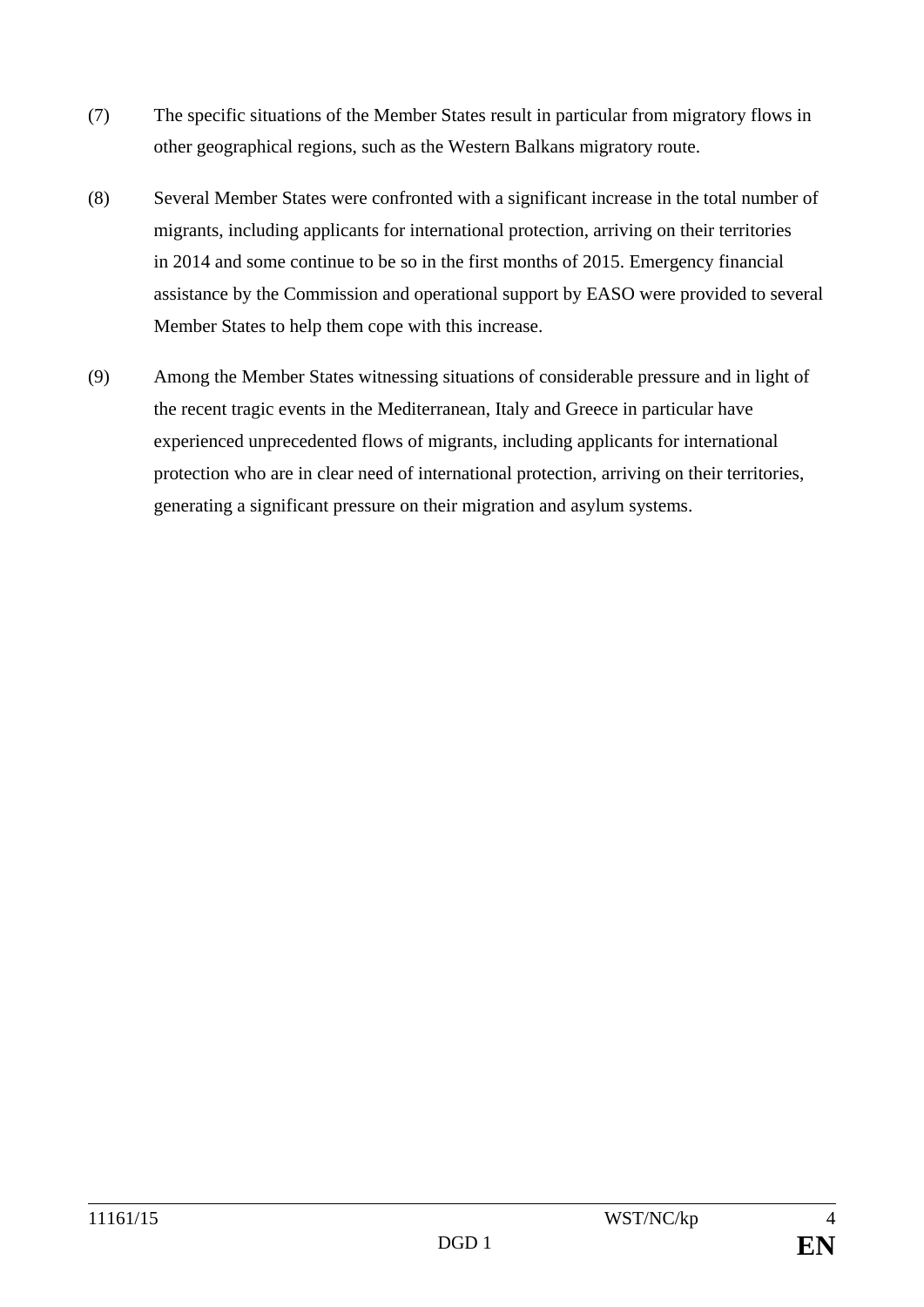- (10) According to data of the European Agency for the Management of Operational Cooperation at the External Borders (Frontex), the Central and Eastern Mediterranean routes were the main areas for irregular border crossing into the Union in 2014. In 2014, more than 170 000 migrants arrived in Italy alone in an irregular manner, representing an increase of 277 % compared to 2013. A steady increase was also witnessed by Greece with more than 50 000 irregular migrants reaching the country, representing an increase of 153 % compared to 2013. The overall numbers further increased in the course of 2015. In the first six months of 2015, Italy witnessed a 5 % increase of irregular border crossings as compared to the same period last year. Greece faced a sharp increase in the number of irregular border crossings during the same period, corresponding to a six-fold increase over the first six months of 2014 (over 76 000 in the period January-June 2015 compared to 11 336 in the period January-June 2014). A significant proportion of the total number of irregular migrants detected in these two regions included migrants of nationalities which, based on the Eurostat data, meet a high Union-level recognition rate.
- (11) According to Eurostat, 64 625 persons applied for international protection in Italy in 2014, compared to 26 920 in 2013 (which represents an increase of 143 %). A lesser increase in the number of applications was witnessed by Greece with 9 430 applicants (which represents an increase of 15 %). In the first quarter of 2015, 15 250 persons applied for international protection in Italy (which represents an increase of 47 % compared to the first quarter of 2014) and 2 615 persons applied in Greece (which represents an increase of 28 % compared to the first quarter of 2014).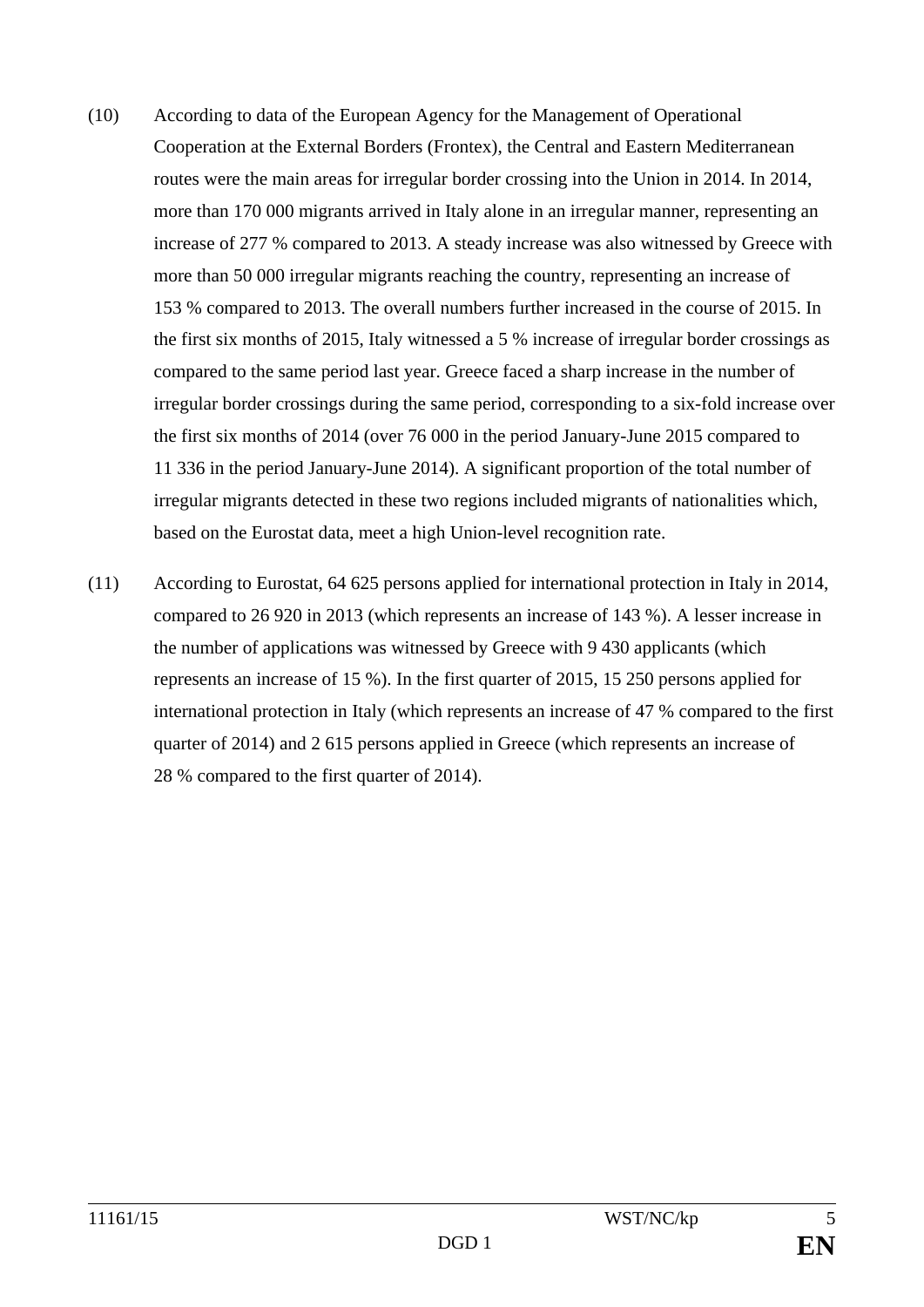- (12) Many actions have been taken so far to support Italy and Greece in the framework of the migration and asylum policy, including by providing them with substantial emergency assistance and EASO operational support. Italy and Greece were the second and third largest beneficiaries of funding disbursed during the period 2007-2013 under the General Programme "Solidarity and Management of Migration Flows" (SOLID) and, in addition, received substantial emergency funding. Italy and Greece will likely continue to be the main beneficiaries of the Asylum, Migration and Integration Fund (AMIF) over 2014-2020.
- (13) Due to the ongoing instability and conflicts in the immediate neighbourhood of Italy and Greece, it is very likely that a significant and increased pressure will continue to be put on their migration and asylum systems, with a significant portion of the migrants who may be in need of international protection. This demonstrates the critical need to show solidarity towards Italy and Greece and to complement the actions taken so far to support them with provisional measures in the area of asylum and migration.
- (14) At the same time, Italy and Greece should provide structural solutions to address exceptional pressures on their asylum and migration systems. The measures laid down in this Decision should therefore go hand in hand with the establishment by Italy and by Greece of a solid and strategic framework for responding to the crisis situation and intensifying the ongoing reform process in these areas. In this respect, Italy and Greece should, on the date of entry into force of this Decision, each present a roadmap to the Commission which should include adequate measures in the area of asylum, first reception and return, enhancing the capacity, quality and efficiency of their systems in these areas, as well as measures to ensure appropriate implementation of this Decision with a view to allowing them to better cope, after the end of the application of this Decision, with a possible increased inflow of migrants on their territories.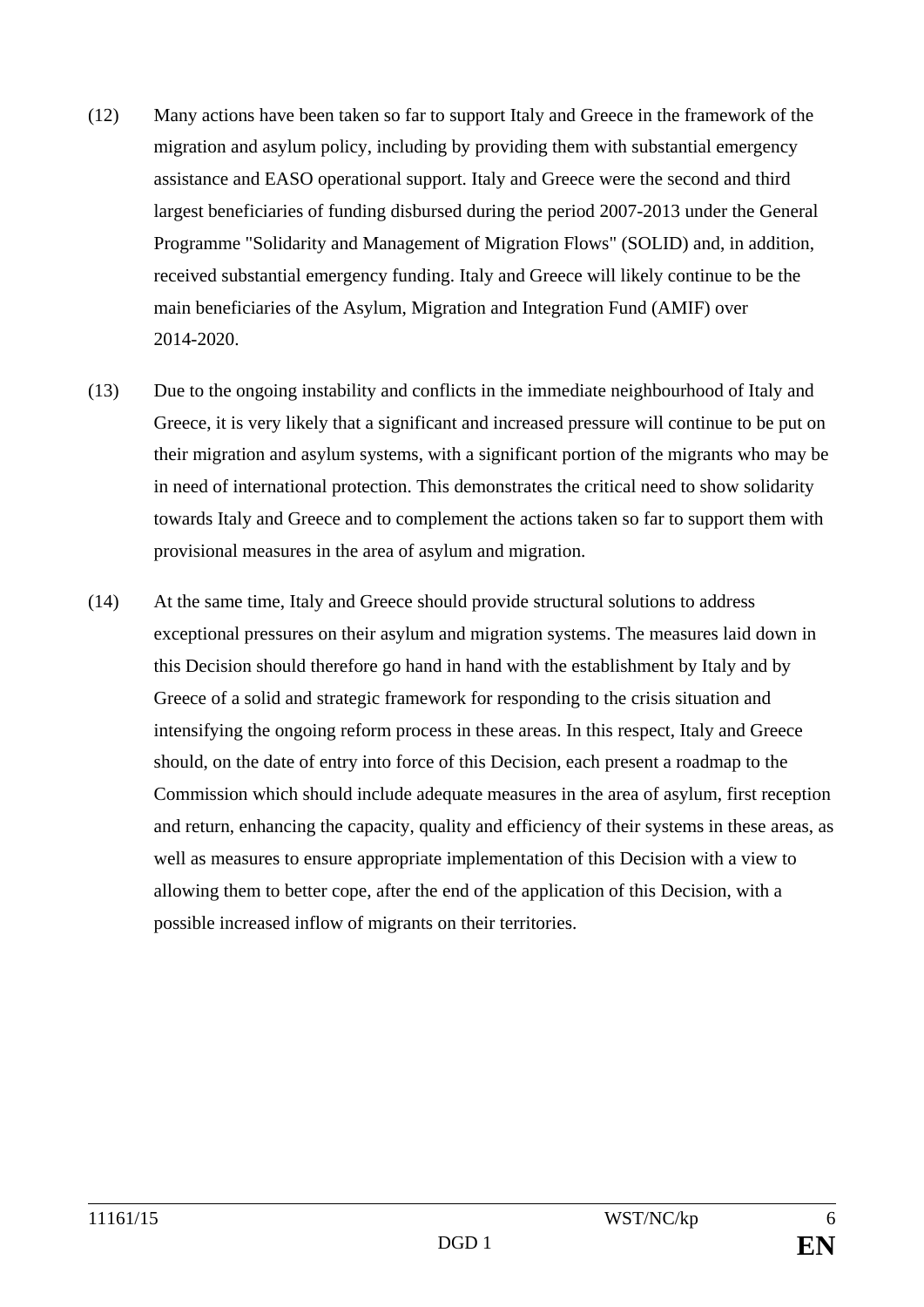- (15) Bearing in mind that the European Council agreed on a set of interlinked measures, the Commission should be entrusted with the power to suspend, where appropriate and having given the State concerned the opportunity to present its views, the application of this Decision for a limited period where Italy or Greece does not respect its commitments in this regard.
- (16) If any Member State should be confronted with a similar emergency situation characterised by a sudden inflow of nationals of third countries, the Council, on a proposal from the Commission and after consulting the European Parliament, may adopt provisional measures for the benefit of the Member State concerned, on the basis of Article 78(3) TFEU. Such measures may include, where appropriate, a suspension of the obligations of that Member State provided for in this Decision.
- (17) In accordance with Article 78(3) TFEU, the measures envisaged for the benefit of Italy and of Greece should be of a provisional nature. A period of 24 months is reasonable in view of ensuring that the measures provided for in this Decision have a real impact in respect of supporting Italy and Greece in dealing with the significant migration flows on their territories.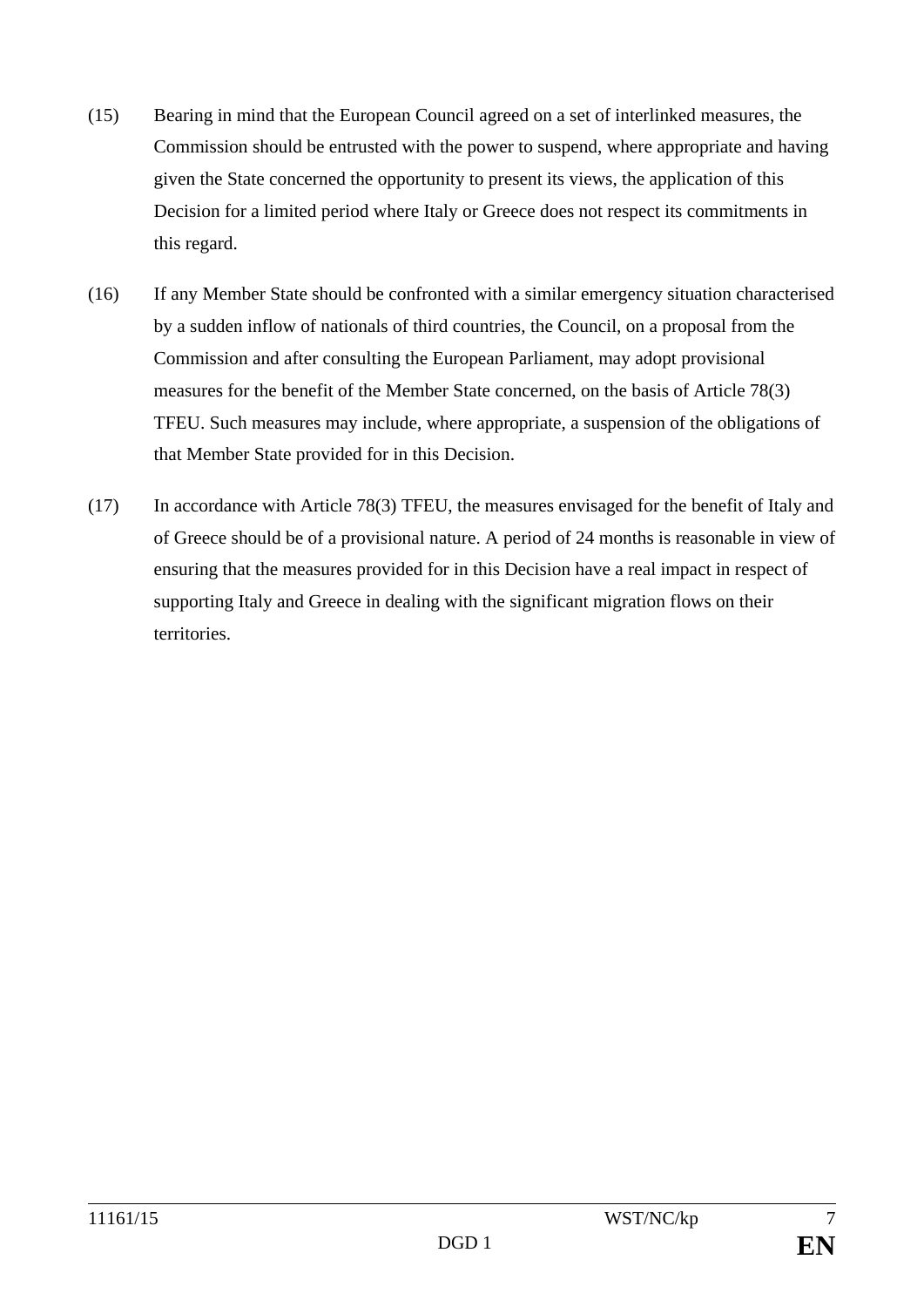(18) The measures to relocate from Italy and from Greece, as set out in this Decision, entail a temporary derogation from the rule laid down in Article 13(1) of Regulation (EU) No 604/2013 of the European Parliament and of the Council**<sup>1</sup>** according to which Italy and Greece would have been otherwise responsible for the examination of an application for international protection based on the criteria set out in Chapter III of that Regulation, as well as a temporary derogation from the procedural steps, including the time-limits, laid down in Articles 21, 22 and 29 of that Regulation. The other provisions of Regulation (EU) No 604/2013, including the implementing rules laid down in Commission Regulation (EC) No 1560/2003<sup>2</sup> and Commission Implementing Regulation (EU) No 118/2014<sup>3</sup>, remain applicable, including the rules contained therein on the obligation for the transferring Member States to meet the costs necessary to transfer an applicant to the Member State of relocation and on the cooperation on transfers between Member States, as well as on transmission of information through the DubliNet electronic communication network.

 $\overline{a}$ 

**<sup>1</sup>** Regulation (EU) No 604/2013 of the European Parliament and of the Council of 26 June 2013 establishing the criteria and mechanisms for determining the Member State responsible for examining an application for international protection lodged in one of the Member States by a third-country national or a stateless person (OJ L 180, 29.6.2013, p. 31).

**<sup>2</sup>** Commission Regulation (EC) No 1560/2003 of 2 September 2003 laying down detailed rules for the application of Council Regulation (EC) No 343/2003 establishing the criteria and mechanisms for determining the Member State responsible for examining an asylum application lodged in one of the Member States by a third-country national (OJ L 222, 5.9.2003, p. 3).

**<sup>3</sup>** Commission Implementing Regulation (EU) No 118/2014 of 30 January 2014 amending Regulation (EC) No 1560/2003 laying down detailed rules for the application of Council Regulation (EC) No 343/2003 establishing the criteria and mechanisms for determining the Member State responsible for examining an asylum application lodged in one of the Member States by a third-country national (OJ L 39, 8.2.2014, p. 1).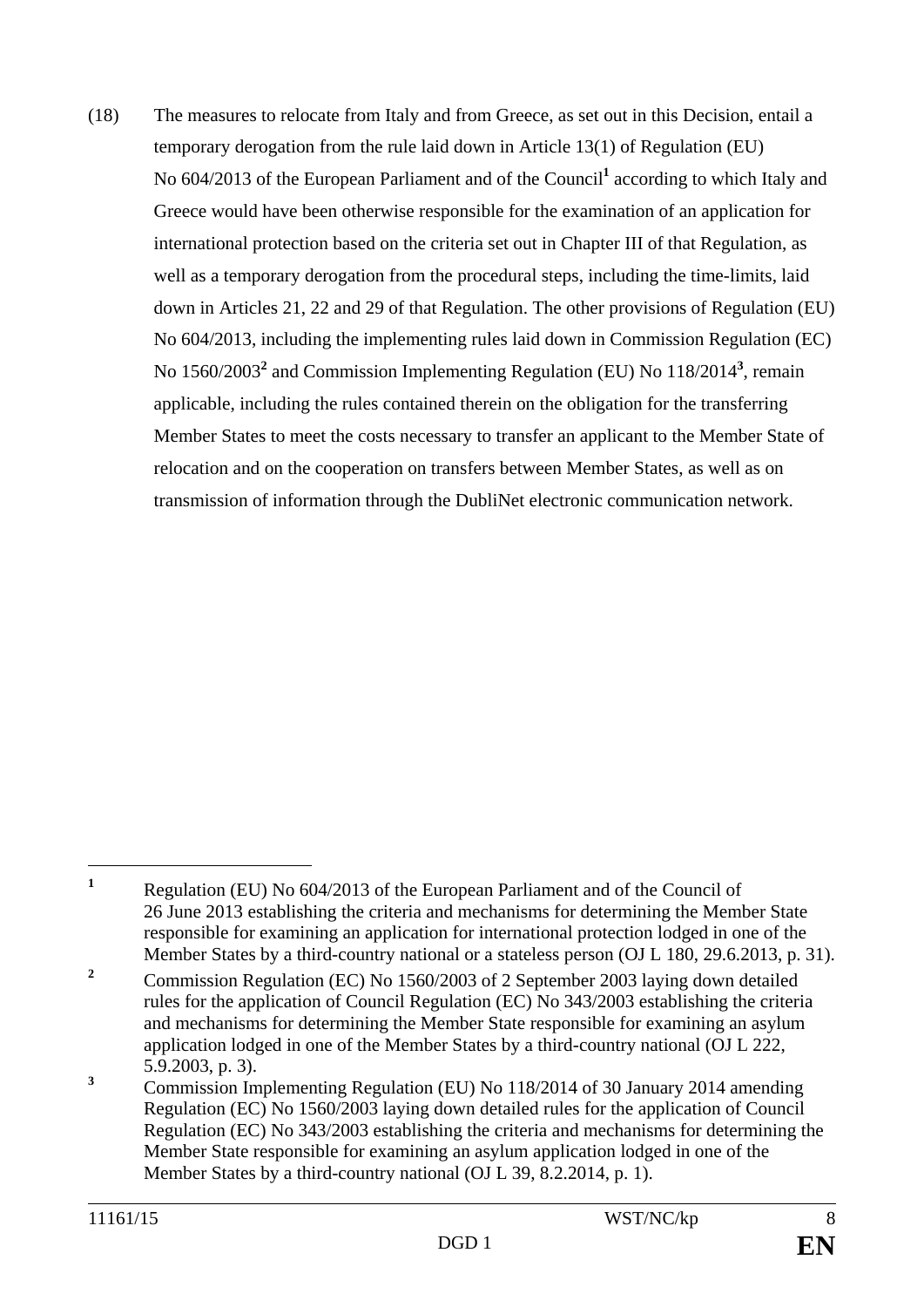This Decision also entails a derogation from the consent of the applicant for international protection as referred to in Article 7(2) of Regulation (EU) No 516/2014 of the European Parliament and of the Council<sup>1</sup>.

- (19) Relocation measures do not absolve Member States from applying in full Regulation (EU) No 604/2013, including the provisions related to family reunification, special protection of unaccompanied minors, and the discretionary clause on humanitarian grounds.
- (20) A choice had to be made in respect of the criteria to be applied when deciding which and how many applicants are to be relocated from Italy and from Greece, without prejudice to decisions at national level on asylum applications. A clear and workable system is envisaged based on a threshold of the average rate at Union level of decisions granting international protection in the procedures at first instance, as defined by Eurostat, out of the total number at Union level of decisions on asylum applications for international protection taken at first instance, based on the latest available statistics. On the one hand, this threshold would have to ensure, to the maximum extent possible, that all applicants in clear need of international protection would be in a position to fully and swiftly enjoy their protection rights in the Member State of relocation. On the other hand, it would have to prevent, to the maximum extent possible, applicants who are likely to receive a negative decision on their application from being relocated to another Member State, and therefore from prolonging unduly their stay in the Union. A threshold of 75 %, based on the latest available updated Eurostat quarterly data for first instance decisions, should be used in this Decision.

 $\overline{a}$ 

**<sup>1</sup>** Regulation (EU) No 516/2014 of the European Parliament and of the Council of 16 April 2014 establishing the Asylum, Migration and Integration Fund, amending Council Decision 2008/381/EC and repealing Decision No 573/2007/EC and No 575/2007/EC of the European Parliament and of the Council and Council Decision 2007/435/EC (OJ L 150, 20.5.2014, p. 168).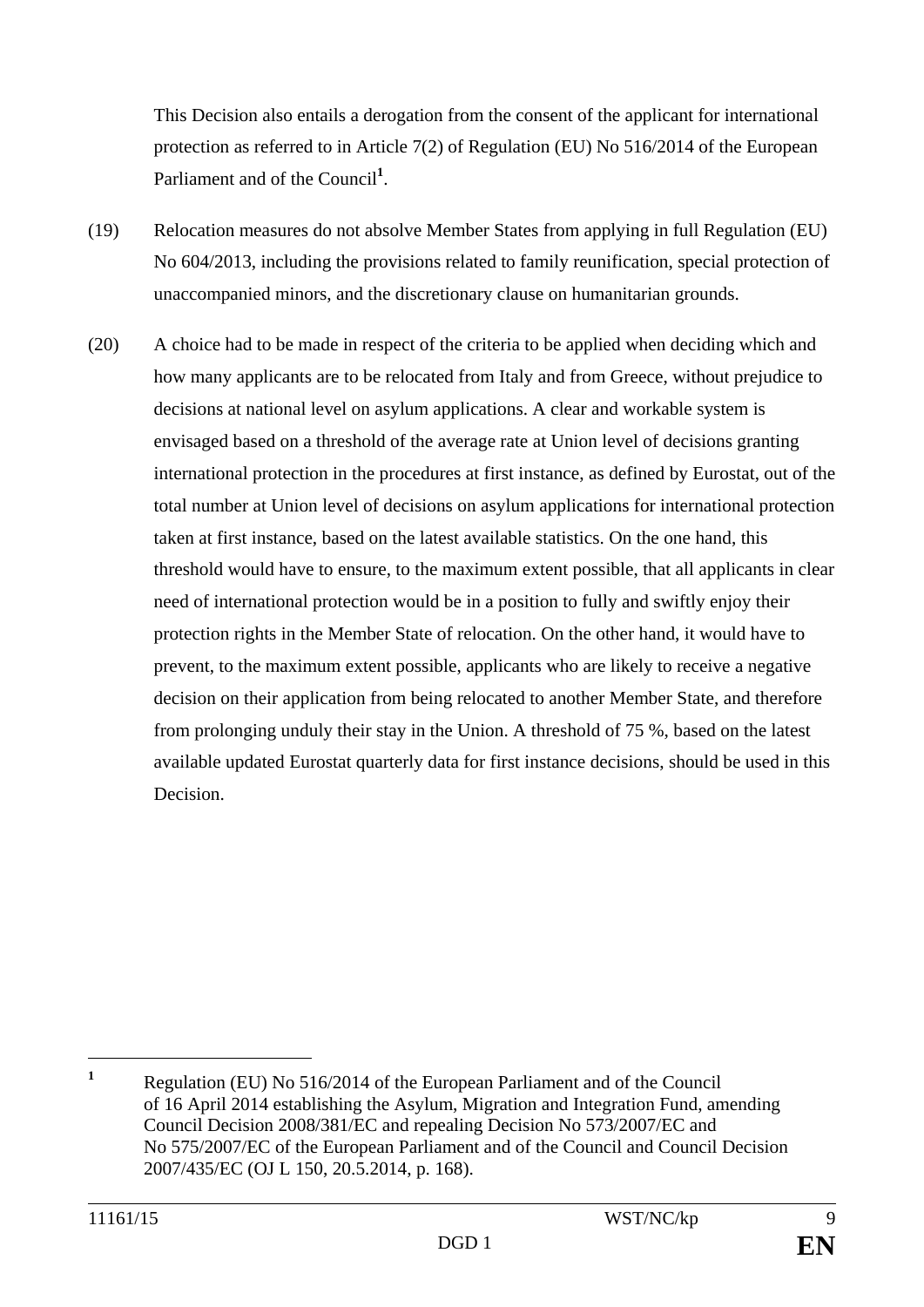- (21) The provisional measures are intended to relieve the significant asylum pressure on Italy and on Greece, in particular by relocating a significant number of applicants in clear need of international protection who have arrived in the territory of Italy or Greece following the date on which this Decision becomes applicable. Based on the overall number of thirdcountry nationals who have entered irregularly Italy or Greece in 2014 and the number of those who are in clear need of international protection, a total of 40 000 applicants in clear need of international protection should be relocated from Italy and from Greece. This number corresponds to approximately 40 % of the total number of third-country nationals in clear need of international protection who have entered irregularly in Italy or Greece in 2014. Thus, the relocation measure proposed in this Decision constitutes fair burden sharing between Italy and Greece on the one hand and the other Member States on the other. Based on the same overall available figures in 2014 and in the first four months of 2015, in Italy compared to Greece, 60 % of these applicants should be relocated from Italy and 40 % from Greece.
- (22) On 20 July 2015, reflecting the specific situations of Member States, a Resolution of the representatives of the Governments of the Member States, meeting within the Council, on relocating from Italy and from Greece 40 000 persons in clear need of international protection, was adopted by consensus. Over a period of two years, 24 000 persons should be relocated from Italy and 16 000 persons should be relocated from Greece.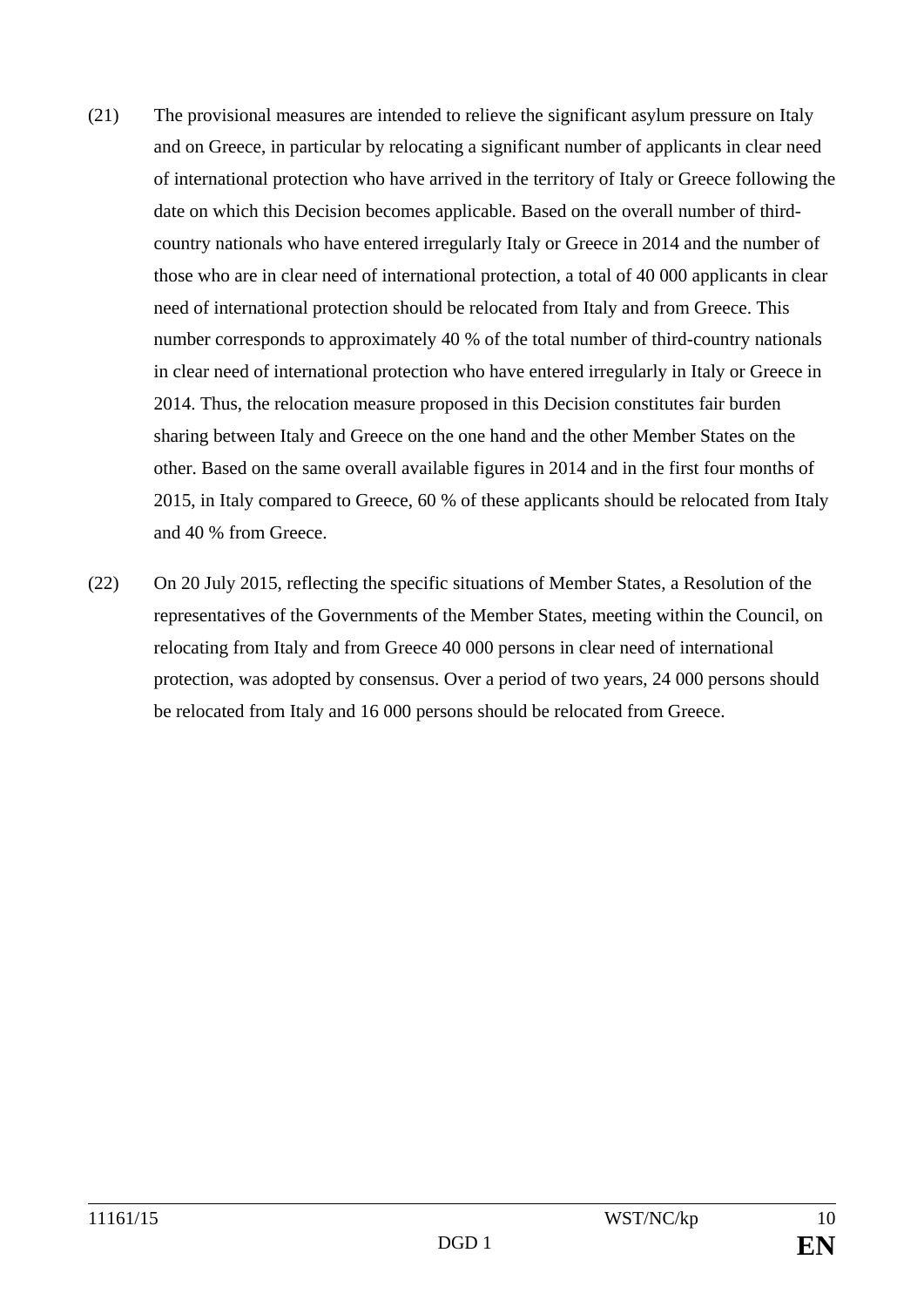- (23) The Asylum, Migration and Integration Fund (AMIF) set up by Regulation (EU) No 516/2014 provides support to burden-sharing operations agreed between Member States and is open to new policy developments in that field. Article 7(2) of Regulation (EU) No 516/2014 provides for the possibility for Member States to implement actions related to the transfer of applicants for international protection as part of their national programmes, while Article 18 of Regulation (EU) No 516/2014 provides for the possibility of a lump sum of EUR 6 000 for the transfer of beneficiaries of international protection from another Member State.
- (24) With a view to implementing the principle of solidarity and fair sharing of responsibility, and taking into account that this Decision constitutes a further policy development in this field, it is appropriate to ensure that the Member States that relocate applicants who are in clear need of international protection from Italy or Greece pursuant to this Decision receive a lump sum for each relocated person which is identical to the lump sum foreseen in Article 18 of Regulation (EU) No 516/2014, namely EUR 6 000, and implemented by applying the same procedures. This entails a limited, temporary derogation from Article 18 of Regulation 516/2014 because the lump sum should be paid in respect of relocated applicants rather than beneficiaries of international protection. Such a temporary extension of the scope of potential recipients of the lump sum appears indeed to be an integral part of the emergency scheme set up by this Decision.
- (25) It is necessary to ensure that a swift relocation procedure is put in place and to accompany the implementation of the provisional measures by close administrative cooperation between Member States and operational support provided by EASO.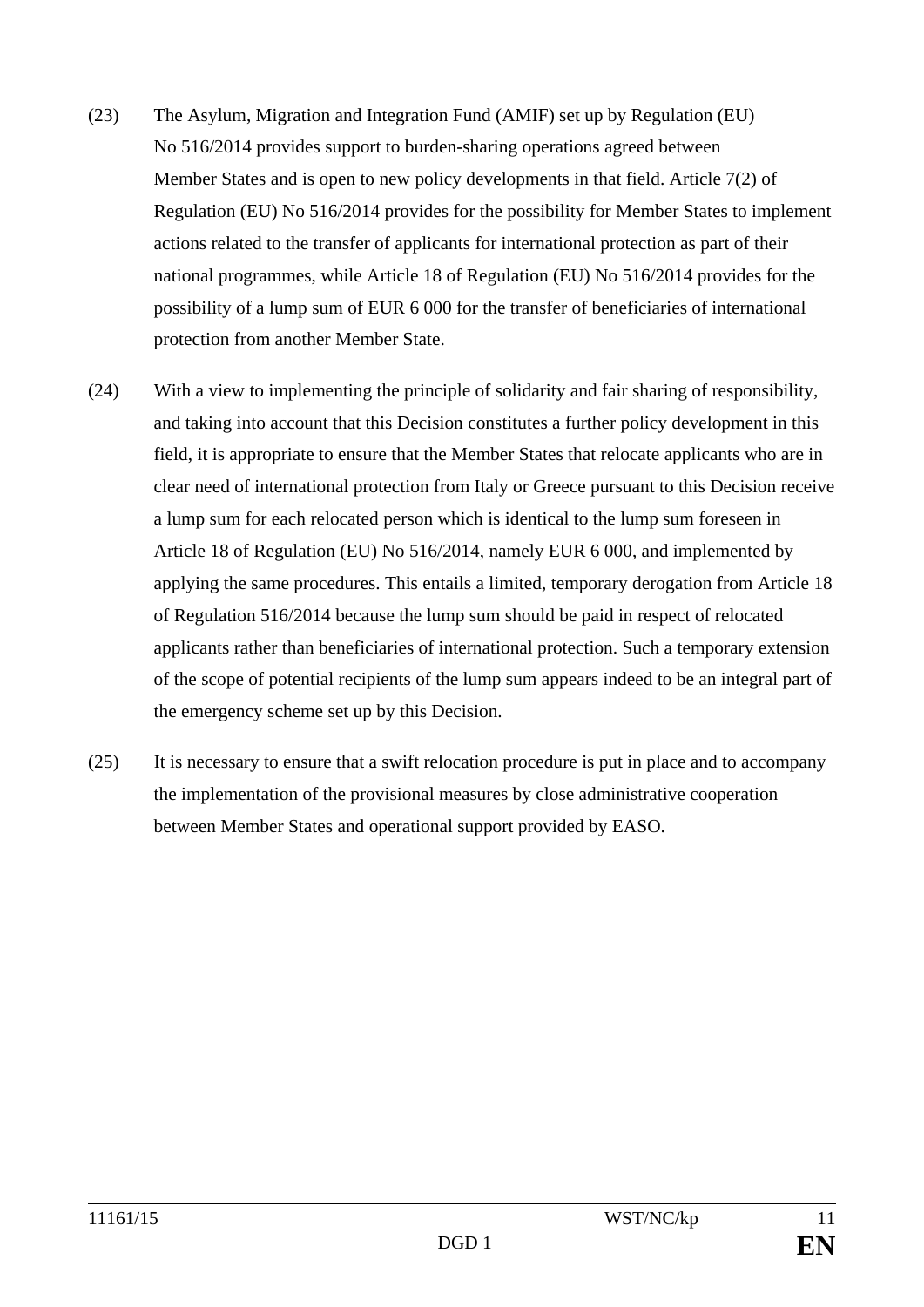- (26) National security and public order should be taken into consideration throughout the relocation procedure, until the transfer of the applicant is implemented. In full respect to the fundamental rights of the applicant, including the relevant rules on data protection, where a Member State has reasonable grounds for regarding an applicant as a danger to its national security or public order, it should inform the other Member States thereof.
- (27) When deciding which applicants in clear need of international protection should be relocated from Italy and from Greece, priority should be given to vulnerable applicants within the meaning of Articles 21 and 22 of Directive 2013/33/EU of the European Parliament and of the Council<sup>1</sup>. In this respect, any special needs of applicants, including health, should be of primary concern. The best interests of the child should always be a primary consideration.
- (28) In addition, in order to decide which specific Member State should be the Member State of relocation, specific account should be given to the specific qualifications and characteristics of the applicants concerned, such as their language skills and other individual indications based on demonstrated family, cultural or social ties which could facilitate their integration into the Member State of relocation. In the case of particularly vulnerable applicants, consideration should be given to the capacity of the Member State of relocation to provide adequate support to those applicants and to the necessity of ensuring a fair distribution of those applicants among Member States. With due respect for the principle of non-discrimination, Member States of relocation may indicate their preferences for applicants based on the above information on the basis of which Italy and Greece, in consultation with EASO and, where applicable, liaison officers, may compile lists of possible applicants identified for relocation to that Member State.

 **1** Directive 2013/33/EU of the European Parliament and of the Council of 26 June 2013 laying down standards for the reception of applicants for international protection (OJ L 180, 29.6.2013, p. 96).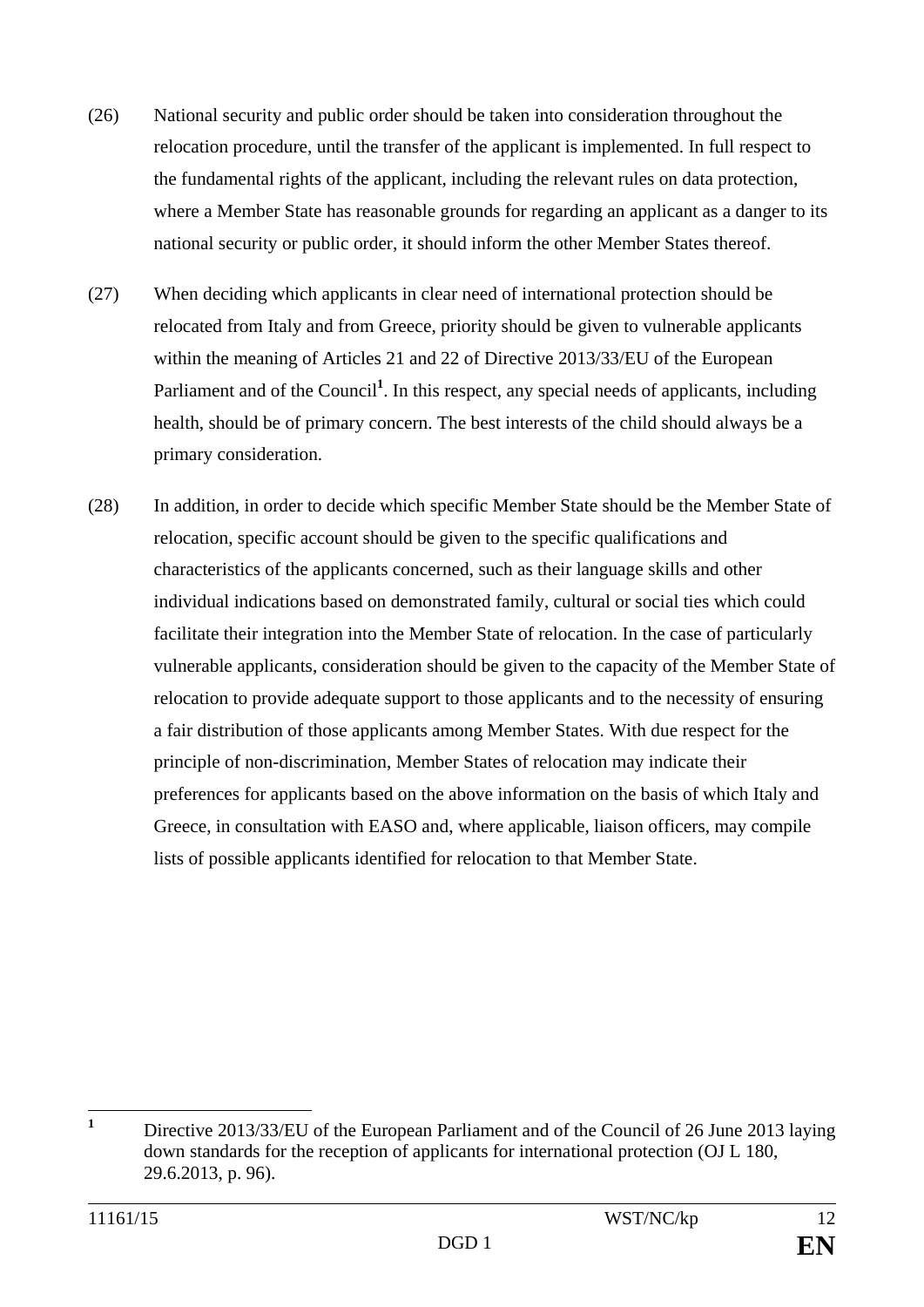- (29) The appointment by Member States of liaison officers in Italy and in Greece should facilitate the effective implementation of the relocation procedure, including the appropriate identification of the applicants who could be relocated, taking into account in particular their vulnerability and qualifications. As regards both the appointment of liaison officers in Italy and in Greece and the fulfilment of their tasks, the Member State of relocation and Italy and Greece should exchange all relevant information and continue cooperating closely throughout the relocation procedure.
- (30) The legal and procedural safeguards set out in Regulation (EU) No 604/2013 remain applicable in respect of applicants covered by this Decision. In addition, applicants should be informed of the relocation procedure set out in this Decision and be notified with the relocation decision which constitutes a transfer decision within the meaning of Article 26 of Regulation (EU) No 604/2013. Considering that an applicant does not have the right under EU law to choose the Member State responsible for his or her application, the applicant should have the right to an effective remedy against the relocation decision in line with Regulation (EU) No 604/2013, only in view of ensuring respect for his or her fundamental rights. In line with Article 27 of that Regulation, Member States may provide in their national law that the appeal against the transfer decision does not automatically suspend the transfer of the applicant but that the person concerned has the opportunity to request a suspension of the implementation of the transfer decision pending the outcome of his or her appeal.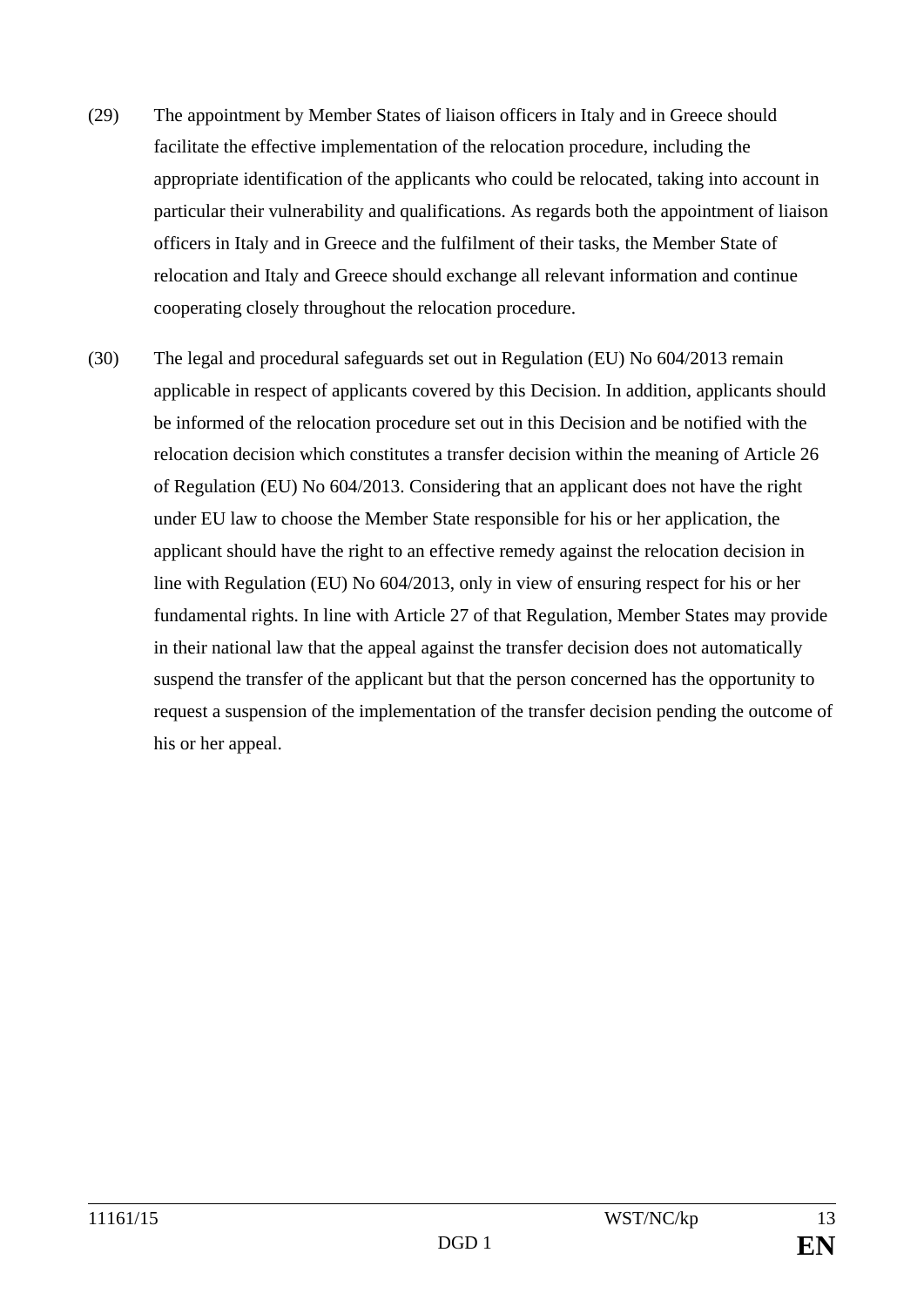- (31) Before and after being transferred to the Member States of relocation, applicants enjoy the rights and guarantees set up in Directive 2013/32/EU of the European Parliament and of the Council**<sup>1</sup>** and Directive 2013/33/EU, including in relation to their special reception and procedural needs. In addition, Regulation (EU) No 603/2013 of the European Parliament and of the Council<sup>2</sup> remains applicable in respect of applicants covered by this Decision.
- (32) Measures should be taken in order to avoid secondary movements of relocated persons from the Member State of relocation to other Member States which could hamper the efficient application of this Decision. In particular, applicants should be informed of the consequences of onward irregular movement within the Member States and of the fact that, if the Member State of relocation grants them international protection, in principle, they are only entitled to the rights attached to international protection in that Member State.

 **1** Directive 2013/32/EU of the European Parliament and of the Council of 26 June 2013 on common procedures for granting and withdrawing international protection (OJ L 180, 29.6.2013, p. 60).

**<sup>2</sup>** Regulation (EU) No 603/2013 of the European Parliament and of the Council of 26 June 2013 on the establishment of 'Eurodac' for the comparison of fingerprints for the effective application of Regulation (EU) No 604/2013 establishing the criteria and mechanisms for determining the Member State responsible for examining an application for international protection lodged in one of the Member States by a third-country national or a stateless person and on requests for the comparison with Eurodac data by Member States' law enforcement authorities and Europol for law enforcement purposes, and amending Regulation (EU) No 1077/2011 establishing a European Agency for the operational management of large-scale IT systems in the area of freedom, security and justice (OJ L180, 29. 6.2013, p. 1).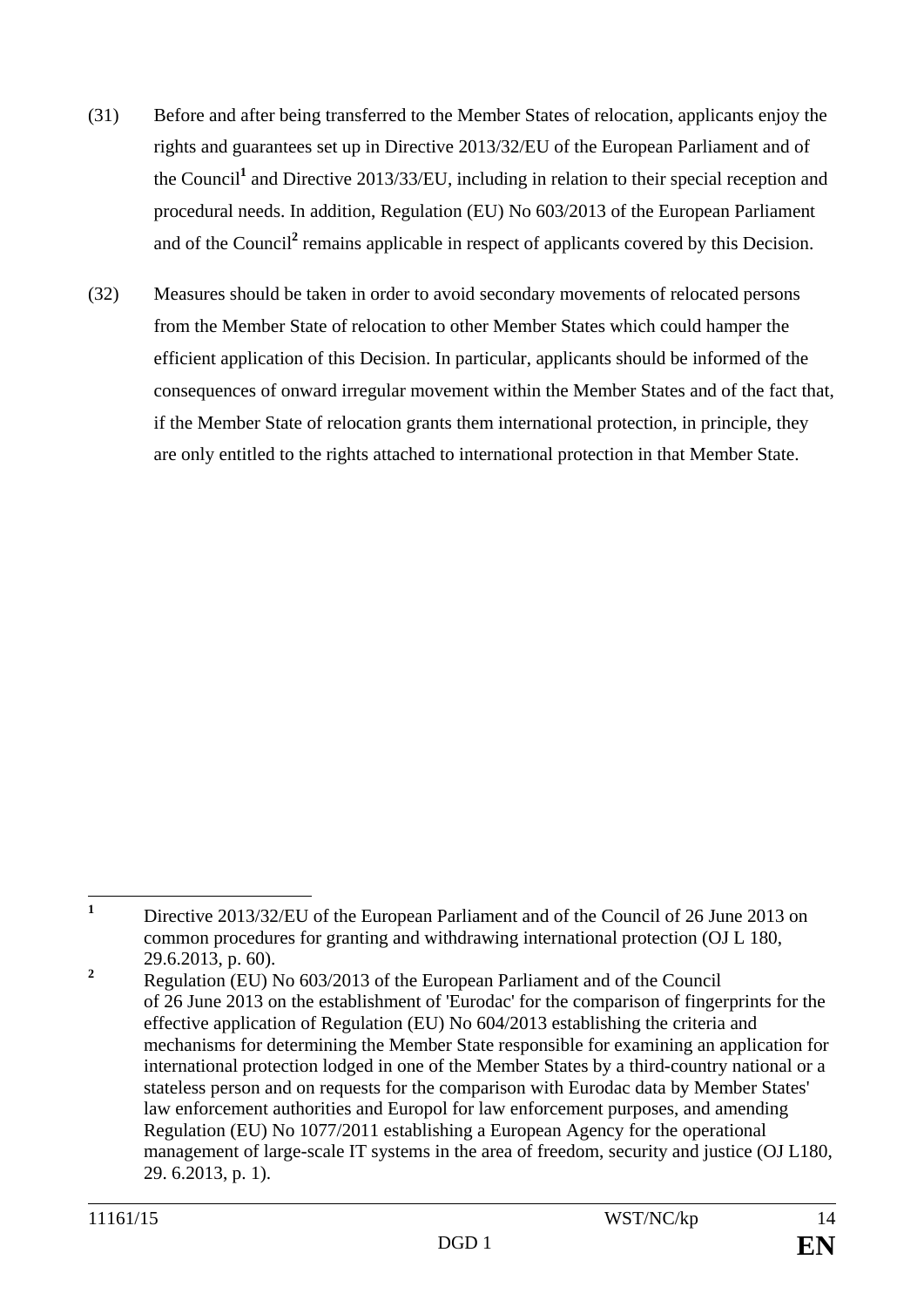(33) Additionally, in line with the objectives set out in Directive 2013/33/EU, the harmonisation of reception conditions amongst Member States should help to limit secondary movements of applicants for international protection influenced by the variety of conditions for their reception. With a view to reaching the same objective, Member States should consider imposing reporting obligations and providing applicants for international protection with material reception conditions that include housing, food and clothing only in kind, as well as, where appropriate, ensuring that applicants are directly transferred to the Member State of relocation. Likewise, during the period of the examination of applications for international protection, as provided in the asylum and Schengen acquis, except for serious humanitarian reasons, Member States should neither provide applicants with national travel documents, nor give them other incentives, such as financial ones, which could facilitate their irregular movements to other Member States. In the event of irregular movements to other Member States, applicants should be sent back to the Member State of relocation pursuant to the rules set out in Regulation (EU) No 604/2013.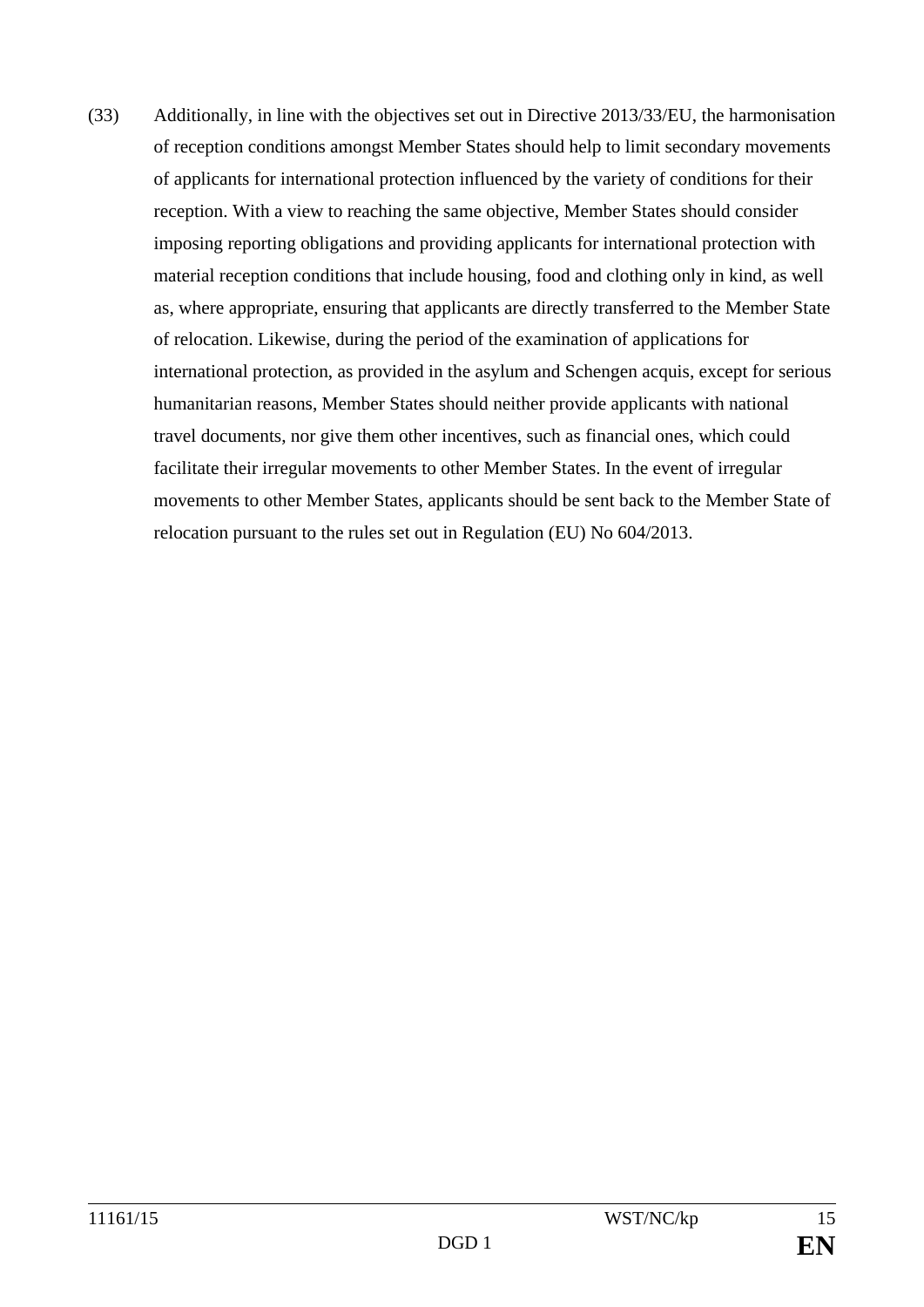(34) In order to avoid secondary movements of beneficiaries of international protection, Member States should also inform the beneficiaries about the conditions under which they may legally enter and stay in another Member State and should be able to impose reporting obligations. Pursuant to Directive 2008/115/EC of the European Parliament and of the Council**<sup>1</sup>** , Member States should require a beneficiary of international protection who is staying irregularly on their territories to go back immediately to the Member State of relocation. In case the person refuses to return voluntarily, return to the Member State of relocation should be enforced.

Furthermore, if provided for in national law, in the case of enforced return to the Member State of relocation, the Member State which enforced the return may decide to issue a national entry ban that would prevent the beneficiary, for a certain period of time, from reentering the territory of that specific Member State.

(35) As the purpose of this Decision is to address an emergency situation and to support Italy and Greece in reinforcing their asylum systems, it should allow them to make, with the assistance of the Commission, bilateral arrangements with Iceland, Liechtenstein, Norway and Switzerland on the relocation of persons falling within the scope of this Decision. Such arrangements should also reflect the core elements of this Decision, in particular those relating to the relocation procedure and the rights and obligations of applicants as well as those relating to Regulation (EU) No 604/2013.

 **1** Directive 2008/115/EC of the European Parliament and of the Council of 16 December 2008 on common standards and procedures in Member States for returning illegally staying thirdcountry nationals (OJ L 348, 24.12.2008, p. 98).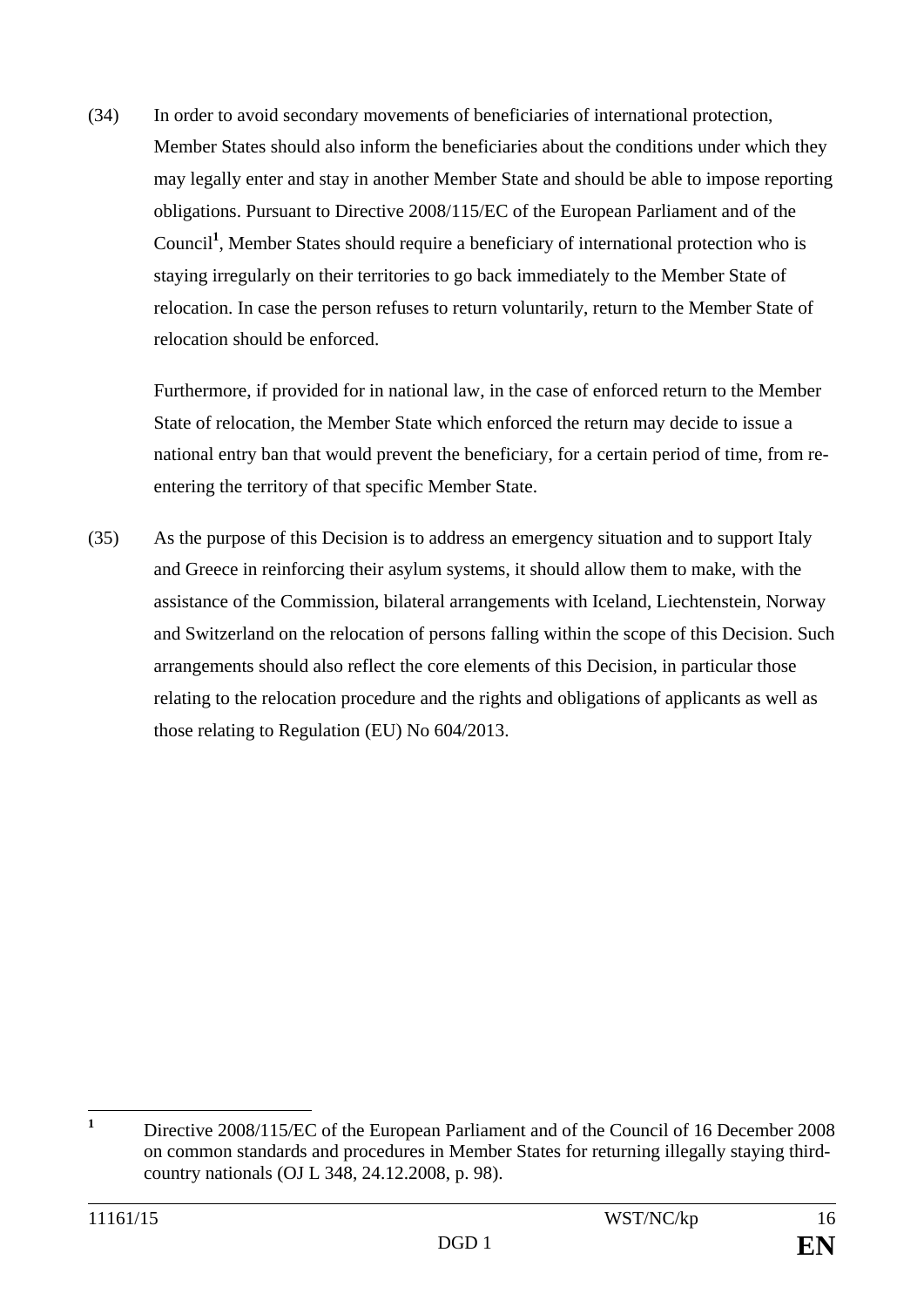- (36) The specific support provided to Italy and to Greece through the relocation scheme should be complemented by additional measures, from the arrival of third-country nationals on the territory of Italy or of Greece until the completion of all applicable procedures, coordinated by EASO and other relevant Agencies, such as Frontex coordinating the return of third-country nationals not having the right to remain on the territory, in accordance with Directive 2008/115/EC.
- (37) Since the objectives of this Decision cannot be sufficiently achieved by the Member States but can rather, by reason of the scale and effects of the action, be better achieved at Union level, the Union may adopt measures, in accordance with the principle of subsidiarity as set out in Article 5 of the Treaty on European Union ('TEU'). In accordance with the principle of proportionality, as set out in that Article, this Decision does not go beyond what is necessary in order to achieve those objectives.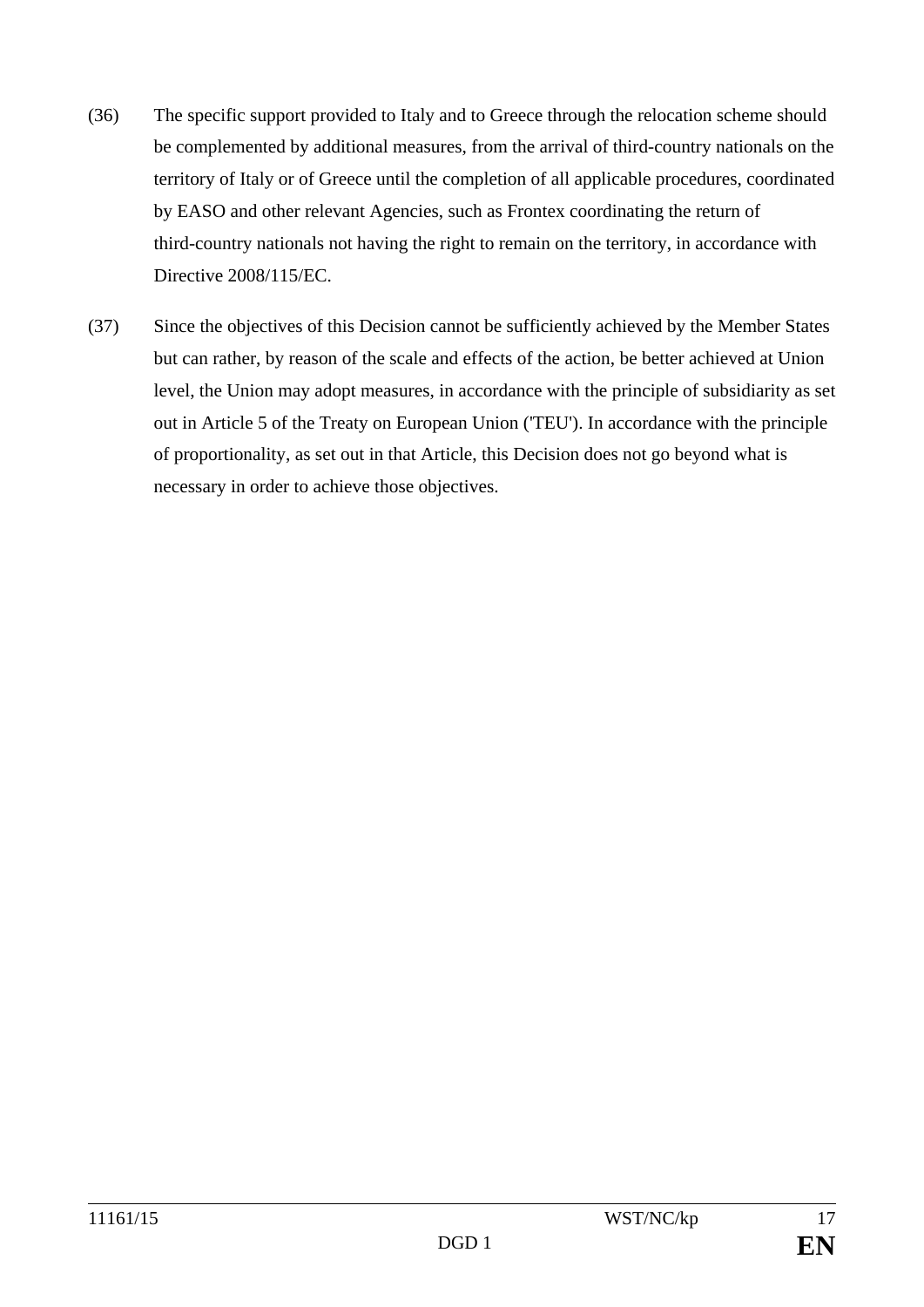- (38) This Decision respects the fundamental rights and observes the principles recognised by the Charter of Fundamental Rights of the European Union.
- (39) In accordance with Articles 1 and 2 of Protocol No 21 on the position of the United Kingdom and Ireland in respect of the area of freedom, security and justice, annexed to the TEU and to the TFEU, and without prejudice to Article 4 of that Protocol, those Member States are not taking part in the adoption of this Decision and are not bound by it or subject to its application.
- (40) In accordance with Articles 1 and 2 of Protocol No 22 on the position of Denmark, annexed to the TEU and to the TFEU, Denmark is not taking part in the adoption of this Decision and is not bound by it or subject to its application.
- (41) In view of the urgency of the situation, this Decision should enter into force on the date following that of its publication in the *Official Journal of the European Union*,

HAS ADOPTED THIS DECISION: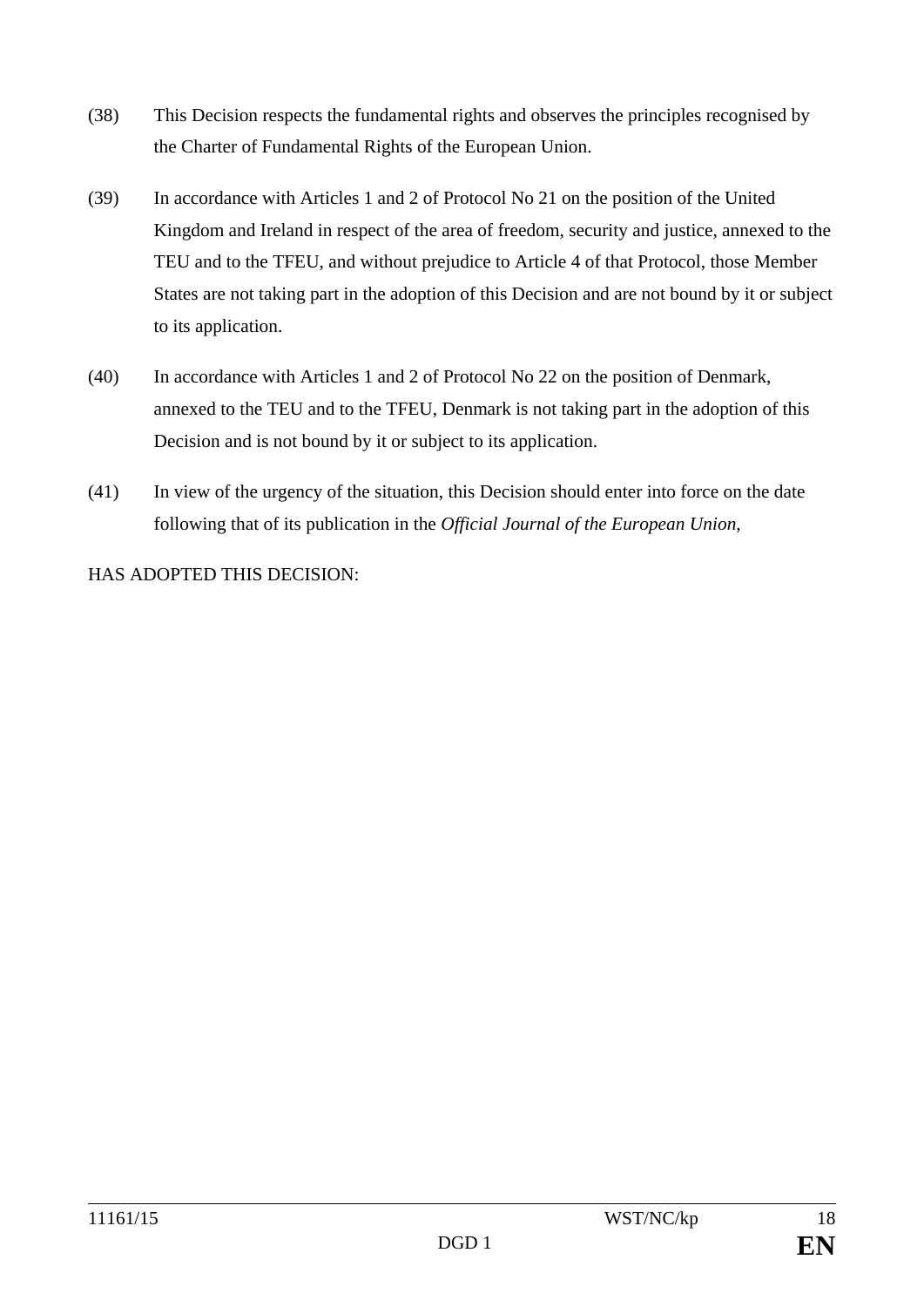# *Subject-matter*

This Decision establishes provisional measures in the area of international protection for the benefit of Italy and of Greece in view of supporting them in better coping with an emergency situation characterised by a sudden inflow of nationals of third countries in those Member States.

# *Article 2 Definitions*

For the purposes of this Decision, the following definitions apply:

- (a) 'application for international protection' means an application for international protection as defined in point (h) of Article 2 of Directive 2011/95/EU of the European Parliament and of the Council**<sup>1</sup>** ;
- (b) 'applicant' means a third-country national or a stateless person who has made an application for international protection in respect of which a final decision has not yet been taken;

 **1** Directive 2011/95/EU of the European Parliament and of the Council of 13 December 2011 on standards for the qualification of third-country nationals or stateless persons as beneficiaries of international protection, for a uniform status for refugees or for persons eligible for subsidiary protection, and for the content of the protection granted (OJ L 337, 20.12.2011, p. 9).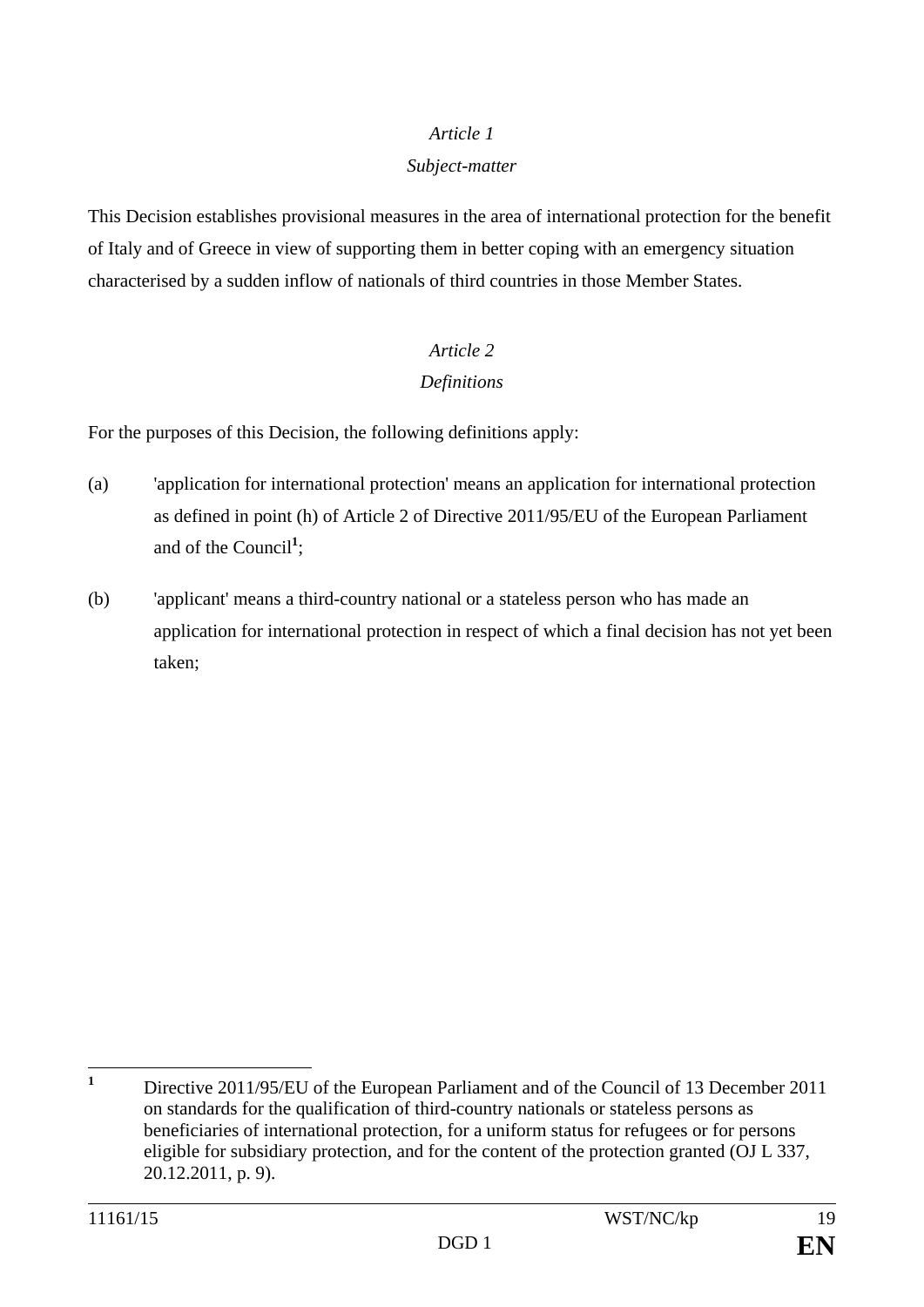- (c) 'international protection' means refugee status and subsidiary protection status as defined in points (e) and (g), respectively, of Article 2 of Directive 2011/95/EU;
- (d) 'family members' means family members as defined in point (g) of Article 2 of Regulation (EU) No 604/2013 of the European Parliament and of the Council;
- (e) 'relocation' means the transfer of an applicant from the territory of the Member State which the criteria laid down in Chapter III of Regulation (EU) No 604/2013 indicate as responsible for examining his or her application for international protection to the territory of the Member State of relocation;
- (f) 'Member State of relocation' means the Member State which becomes responsible for examining the application for international protection pursuant to Regulation (EU) No 604/2013 of an applicant following his or her relocation in the territory of that Member State.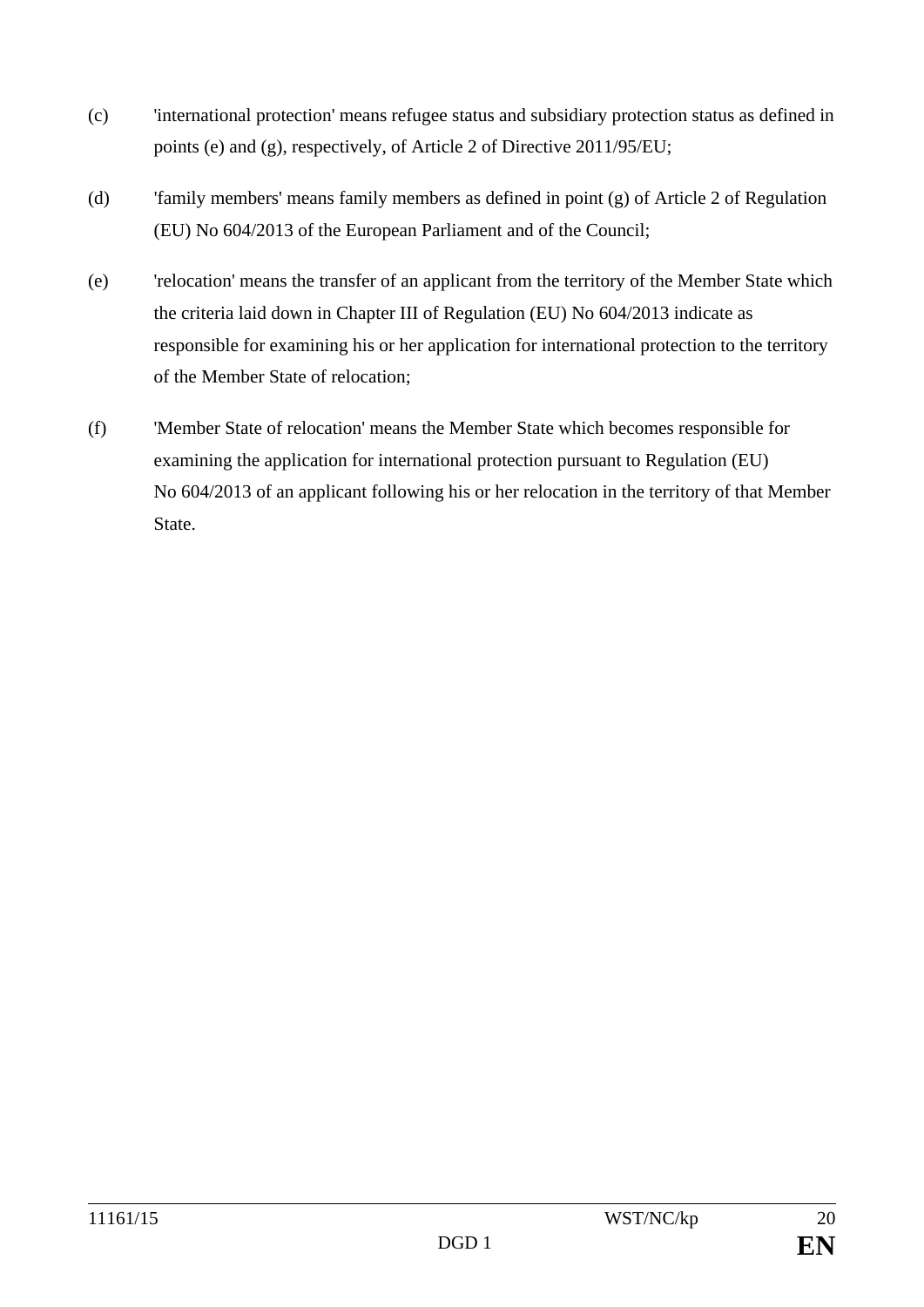# *Article 3 Scope*

- 1. Relocation pursuant to this Decision shall only take place in respect of an applicant who has lodged his or her application for international protection in Italy or in Greece and for whom those States would have otherwise been responsible pursuant to the criteria for determining the Member State responsible set out in Chapter III of Regulation (EU) No 604/2013.
- 2. Relocation pursuant to this Decision shall only be applied in respect of an applicant belonging to a nationality for which the proportion of decisions granting international protection among decisions taken at first instance on applications for international protection as referred to in Chapter III of Directive 2013/32/EU is, according to the latest available updated quarterly Union-wide average Eurostat data, 75 % or higher. In the case of stateless persons, the country of former habitual residence shall be taken into account. Quarterly updates shall only be taken into account in respect of applicants who have not already been identified as applicants who could be relocated in accordance with Article 5(3) of this Decision.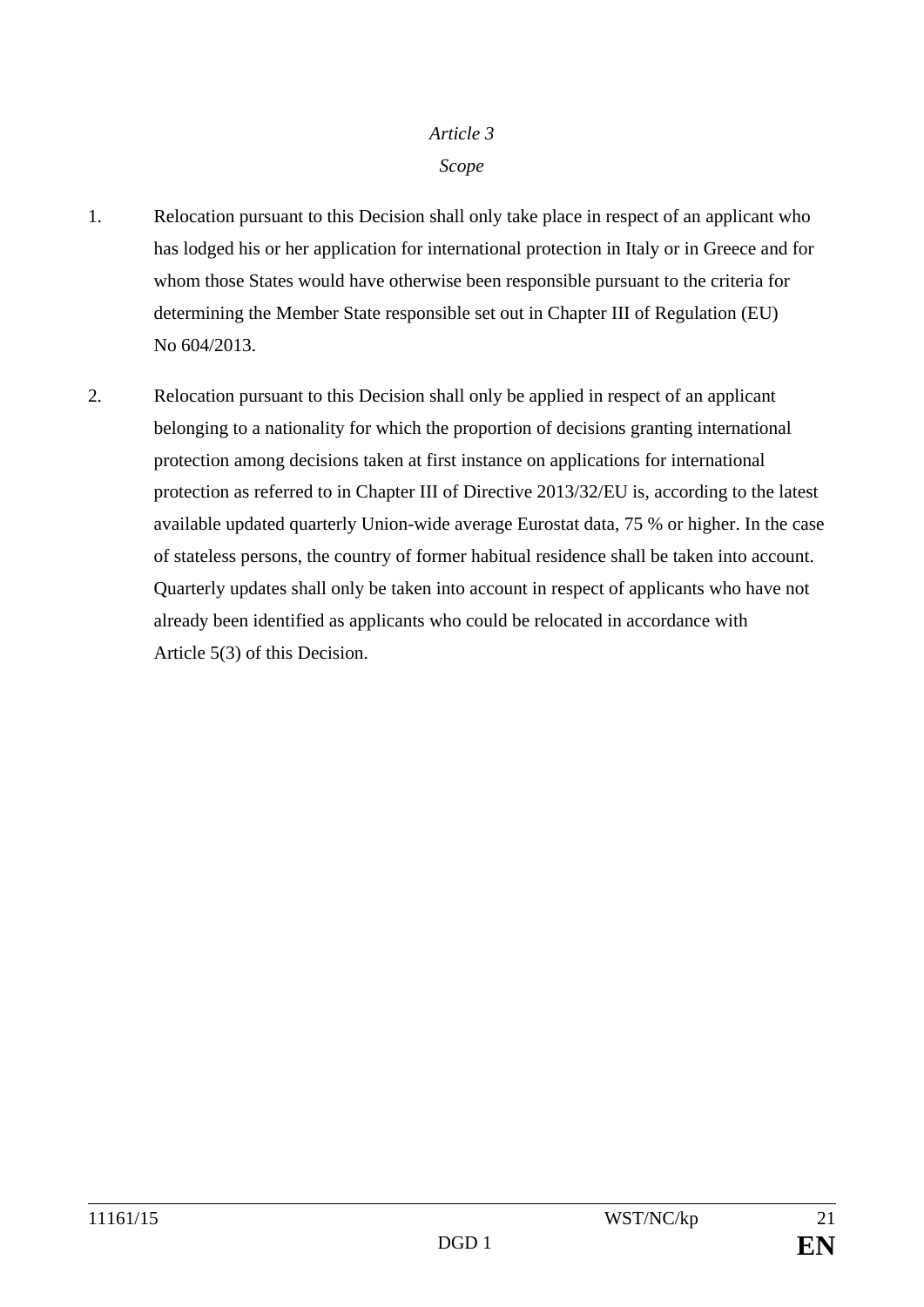# *Relocation of applicants to Member States*

Following agreement reached between Member States through the Resolution of 20 July 2015 of the Representatives of the Governments of the Member States meeting within the Council on relocating from Italy and from Greece 40 000 persons in clear need of international protection:

- (a) 24 000 applicants shall be relocated from Italy to the territory of the other Member States;
- (b) 16 000 applicants shall be relocated from Greece to the territory of the other Member States.

## *Article 5*

## *Relocation procedure*

- 1. For the purpose of the administrative cooperation required to implement this Decision, each Member State shall appoint a national contact point, whose address it shall communicate to the other Member States and to EASO. Member States shall, in liaison with EASO and other relevant agencies, take all the appropriate measures to establish direct cooperation and an exchange of information between the competent authorities, including about the grounds referred to in paragraph 7.
- 2. Member States shall, at regular intervals, and at least every three months, indicate the number of applicants who can be relocated swiftly to their territory and any other relevant information.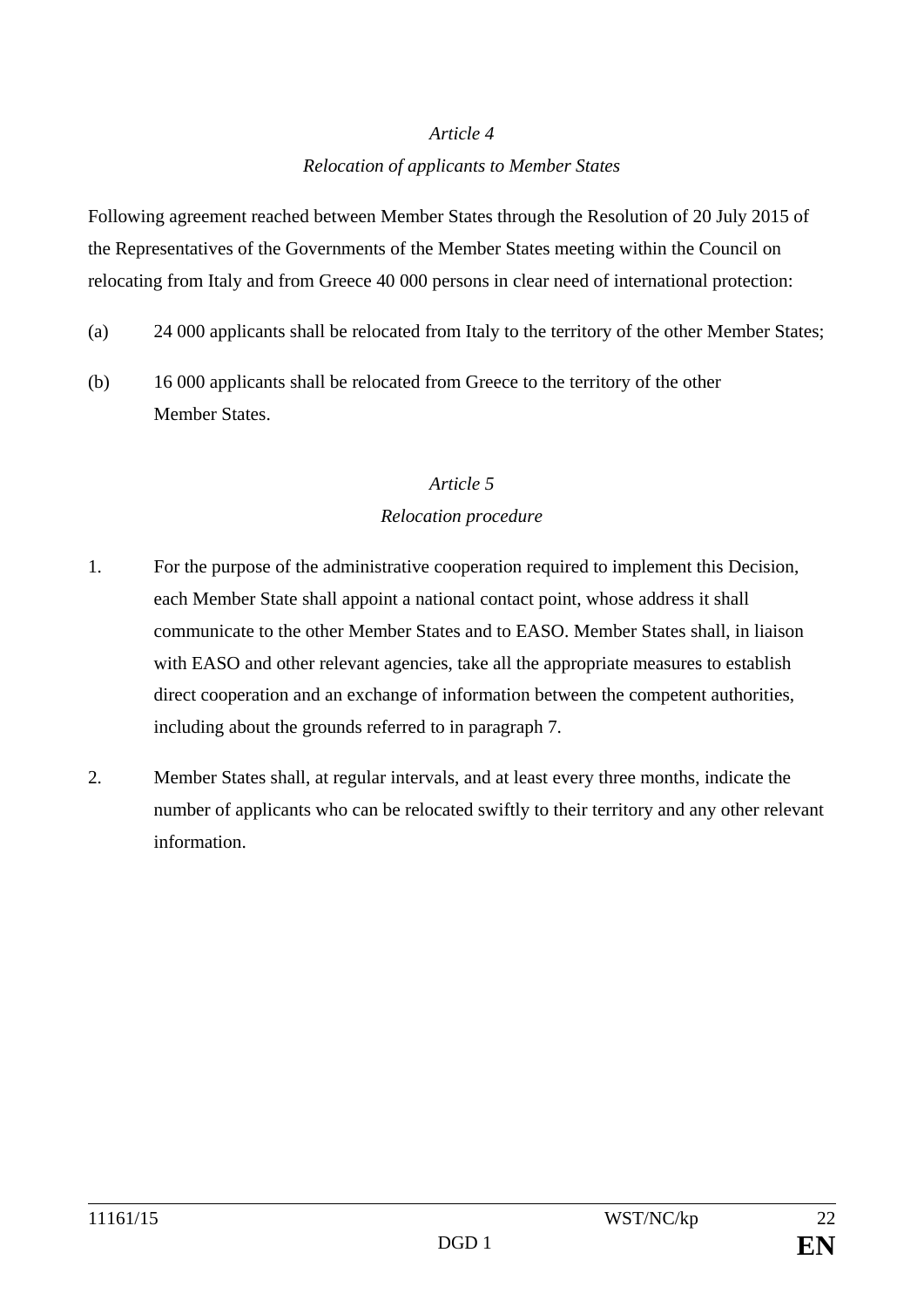- 3. Based on this information, Italy and Greece shall, with the assistance of EASO and, where applicable, of Member States' liaison officers referred to in paragraph 8 of this Article, identify the individual applicants who could be relocated to the other Member States and, as soon as possible, submit all relevant information to the contact points of those Member States. Priority shall be given for that purpose to vulnerable applicants within the meaning of Articles 21 and 22 of Directive 2013/33/EU.
- 4. Following approval of the Member State of relocation, Italy and Greece shall, as soon as possible, take a decision to relocate each of the identified applicants to a specific Member State of relocation, in consultation with EASO, and shall notify the applicant in accordance with Article 6(4). The Member State of relocation may decide not to approve the relocation of an applicant only if there are reasonable grounds as referred to in paragraph 7 of this Article.
- 5. Applicants whose fingerprints are required to be taken pursuant to the obligations set out in Article 9 of Regulation (EU) No 603/2013 may only be proposed for relocation if their fingerprints have been taken and transmitted to the Central System of Eurodac, pursuant to that Regulation.
- 6. The transfer of the applicant to the territory of the Member State of relocation shall take place as soon as possible following the date of the notification to the person concerned of the transfer decision referred to in Article 6(4). Italy and Greece shall transmit to the Member State of relocation the date and time of the transfer as well as any other relevant information.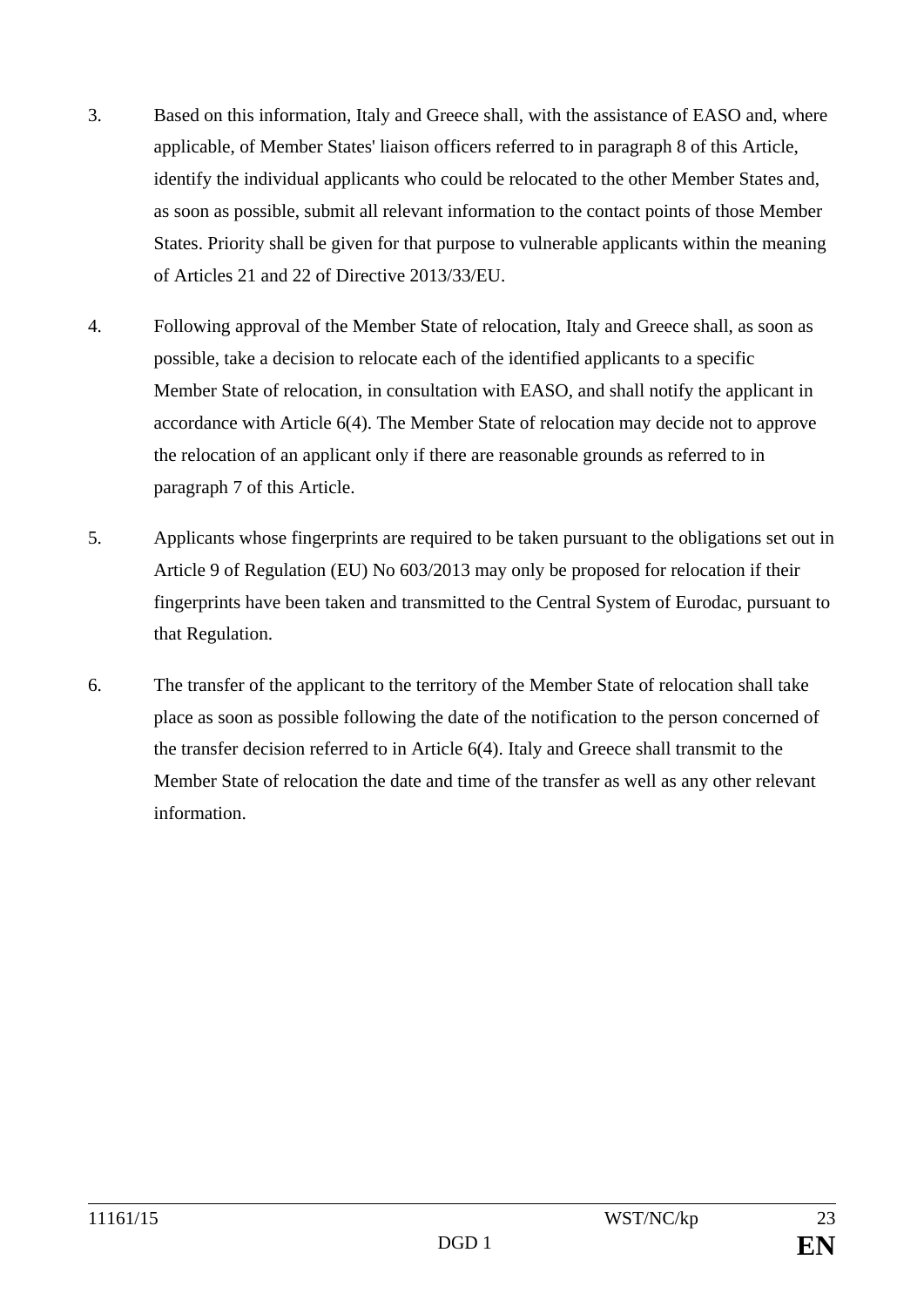- 7. Member States retain the right to refuse to relocate an applicant only where there are reasonable grounds for regarding him or her as a danger to their national security or public order or where there are serious reasons for applying the exclusion provisions set out in Articles 12 and 17 of Directive 2011/95/EU.
- 8. For the implementation of all aspects of the relocation procedure described in this Article, Member States may, after exchanging all relevant information, decide to appoint liaison officers to Italy and to Greece.
- 9. In line with the EU *acquis*, Member States shall fully implement their obligations. Accordingly, identification, registration and fingerprinting for the relocation procedure shall be guaranteed by Italy and by Greece and the necessary facilities shall be put in place. Applicants that elude the relocation procedure shall be excluded from relocation.
- 10. The relocation procedure provided for in this Article shall be completed as swiftly as possible and not later than two months from the time of the indication given by the Member State of relocation as referred to in paragraph 2, unless the approval by the Member State of relocation referred to in paragraph 4 takes place less than two weeks before the expiry of this two-month period. In such case, the time-limit for completing the relocation procedure may be extended for a period not exceeding a further two weeks. In addition, this time-limit may also be extended, for a further four-week period, as appropriate, where Italy or Greece show objective practical obstacles that prevent the transfer from taking place.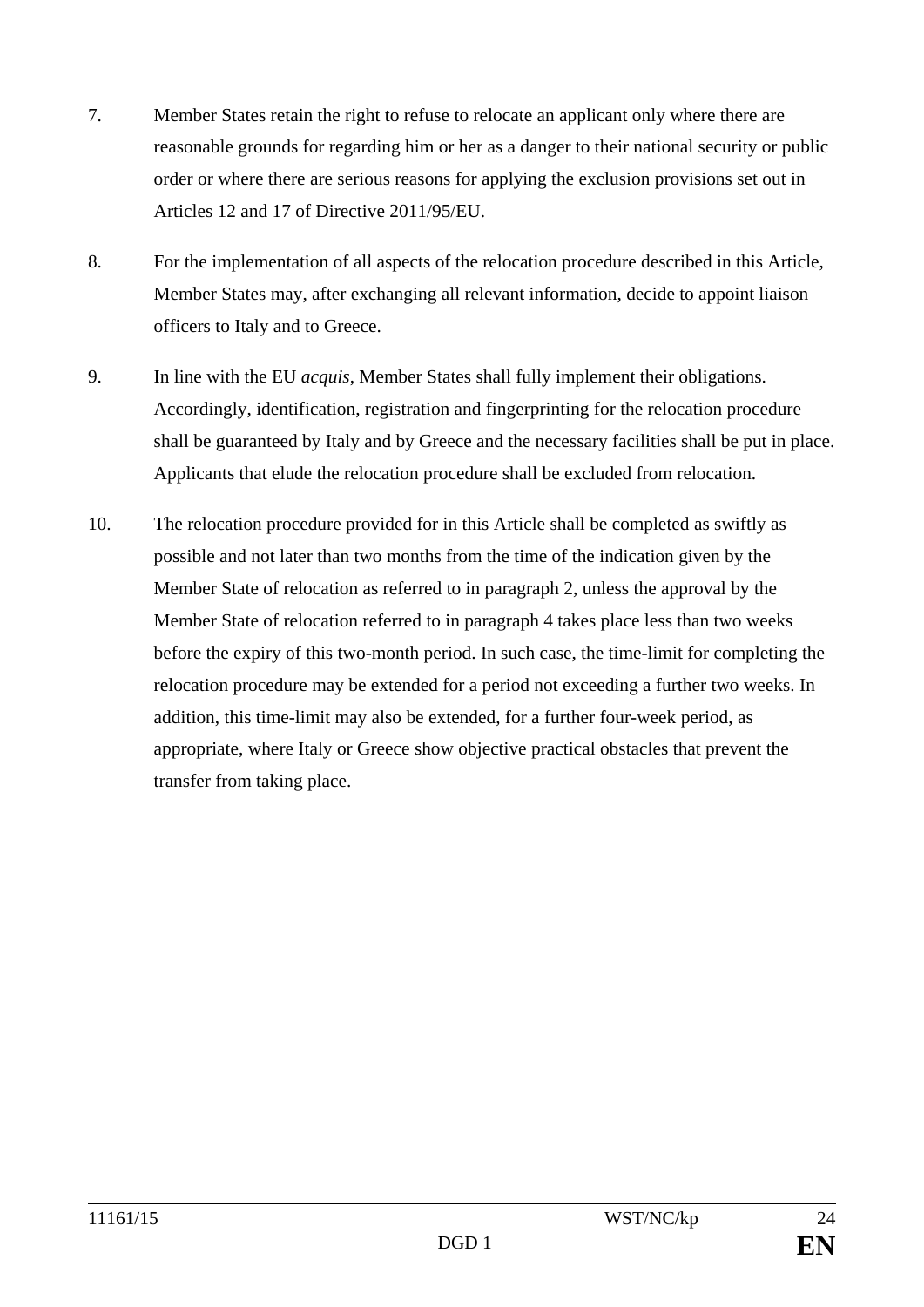Where the relocation procedure is not completed within these time-limits and unless Italy and Greece agree with the Member State of relocation to a reasonable extension of the time-limit, Italy and Greece shall remain responsible for examining the application for international protection pursuant to Regulation (EU) No 604/2013.

11. Following the relocation of the applicant, the Member State of relocation shall take, and transmit to the Central System of Eurodac, the fingerprints of the applicant in accordance with Article 9 of Regulation (EU) No  $603/2013$  and update the data sets in accordance with Article 10 of, and where applicable, Article 18 of, that Regulation.

## *Article 6*

# *Rights and obligations of applicants for international protection covered by this Decision*

- 1. The best interests of the child shall be a primary consideration for Member States when implementing this Decision.
- 2. Member States shall ensure that family members who fall within the scope of this Decision are relocated to the territory of the same Member State.
- 3. Prior to the decision to relocate an applicant, Italy and Greece shall inform the applicant in a language which the applicant understands or is reasonably supposed to understand of the relocation procedure as set out in this Decision.
- 4. When the decision to relocate an applicant has been taken and before the actual relocation, Italy and Greece shall notify the person concerned of the decision to relocate him in writing. That decision shall specify the Member State of relocation.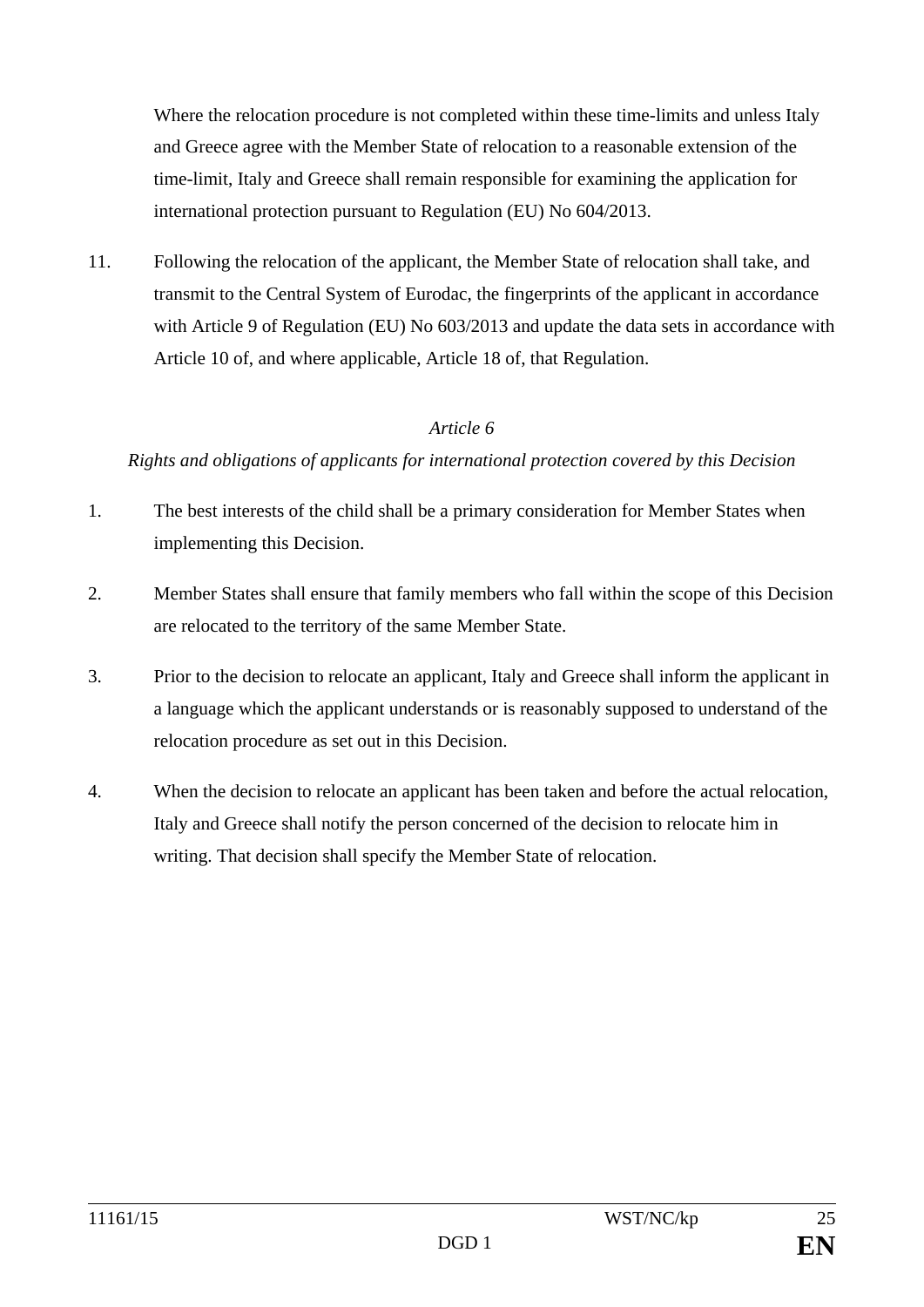5. An applicant or beneficiary of international protection who enters the territory of a Member State other than the Member State of relocation without fulfilling the conditions for stay in that other Member State shall be required to return immediately. The Member State of relocation shall take back the person.

# *Article 7 Operational support to Italy and to Greece*

- 1. In order to support Italy and Greece to better cope with the exceptional pressure on their asylum and migration systems caused by the current increased migratory pressure at their external borders, Member States shall increase their operational support in cooperation with Italy and Greece in the area of international protection through relevant activities coordinated by EASO, Frontex and other relevant Agencies, in particular by providing, as appropriate, national experts for the following support activities:
	- (a) the screening of the third-country nationals arriving in Italy and in Greece, including their clear identification, fingerprinting and registration, and, where applicable, the registration of their application for international protection and, upon request by Italy or Greece, their initial processing;
	- (b) the provision to applicants or potential applicants that could be subject to relocation pursuant to this Decision of information and specific assistance that they may need;
	- (c) the preparation and organisation of return operations for third-country nationals who either did not apply for international protection or whose right to remain on the territory has ceased.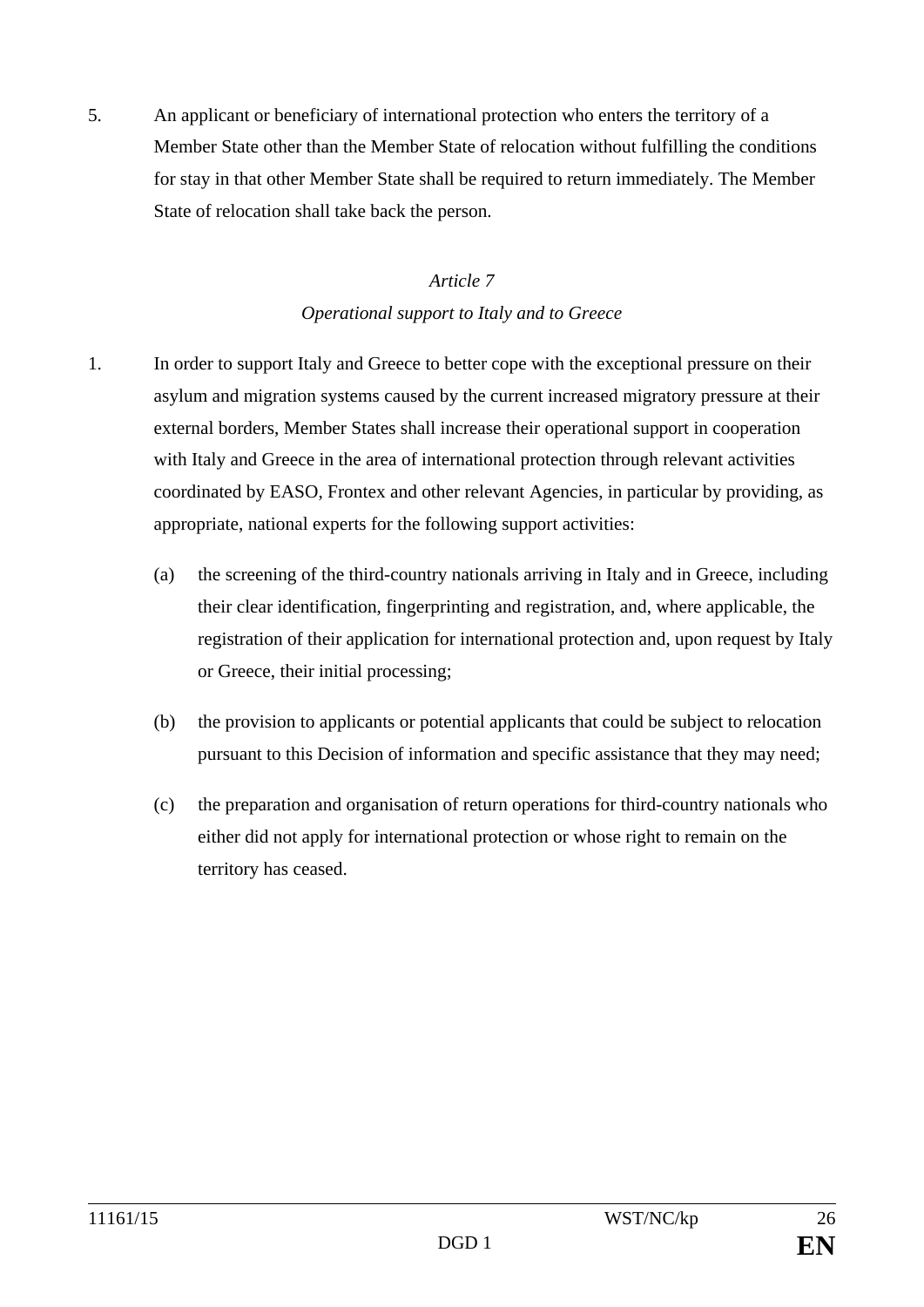2. In addition to the support provided under paragraph 1 and for the purpose of facilitating the implementation of all steps of the relocation procedure, specific support shall be provided, as appropriate, to Italy and to Greece through relevant activities coordinated by EASO, Frontex and other relevant Agencies.

# *Article 8*

# *Complementary measures to be taken by Italy and by Greece*

- 1. Italy and Greece shall each, on ...<sup>\*</sup>, present a roadmap to the Commission which shall include adequate measures in the area of asylum, first reception and return, enhancing the capacity, quality and efficiency of their systems in these areas, as well as measures to ensure appropriate implementation of this Decision. Italy and Greece shall fully implement this roadmap.
- 2. If Italy or Greece does not comply with the obligations referred to in paragraph 1 of this Article, the Commission may decide, having given the State concerned the opportunity to present its views, to suspend the application of this Decision with regard to that Member State for a period of up to three months. The Commission may decide once to extend such suspension for a further period of up to three months. Such suspension shall not affect the transfers of applicants that are pending following approval of the Member State of relocation pursuant to Article 5(4).

 $\overline{a}$ \*

OJ: please insert the date of entry into force of this Decision.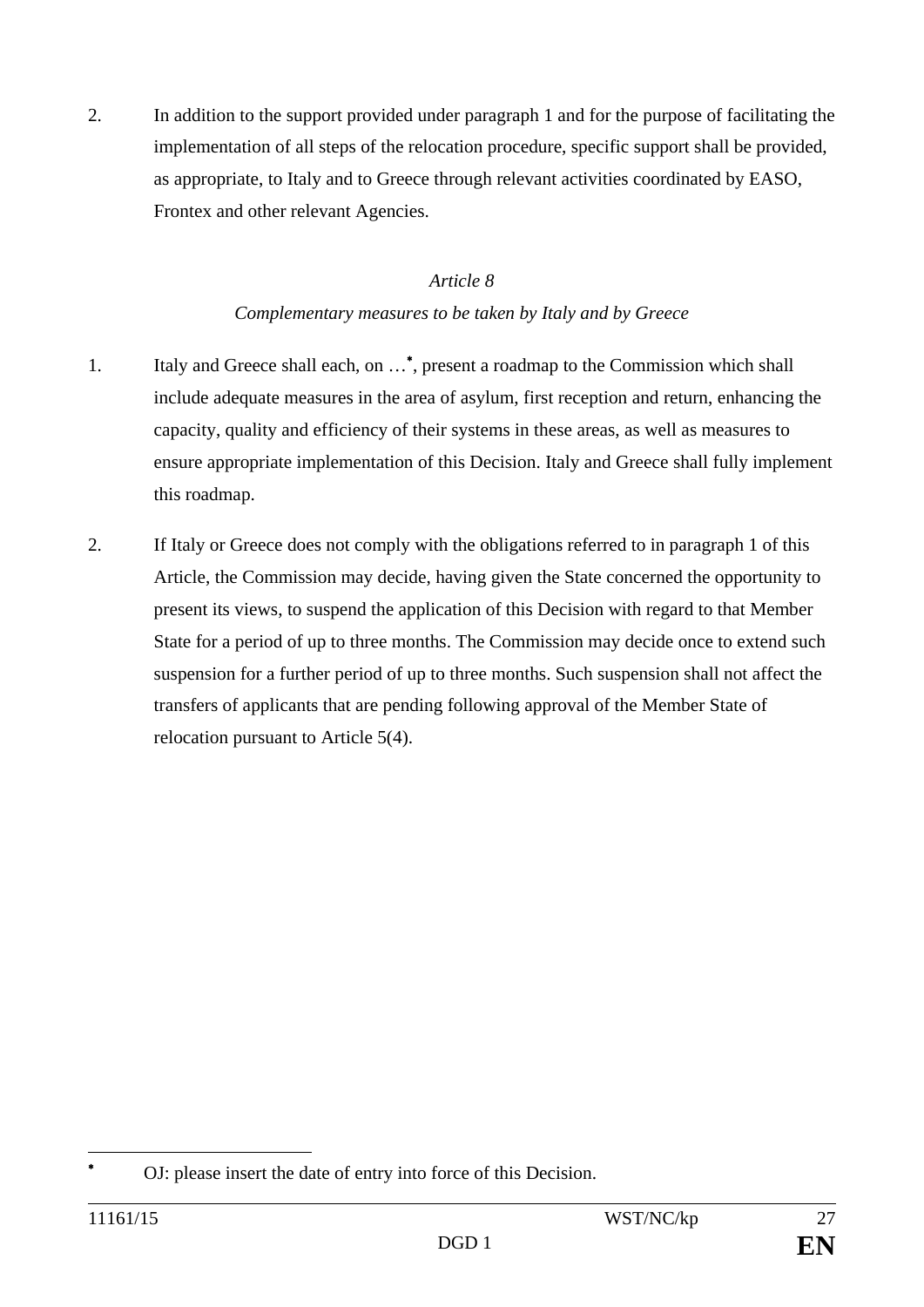### *Further emergency situations*

In the event of an emergency situation characterised by a sudden inflow of nationals of third countries in a Member State, the Council, on a proposal from the Commission and after consulting the European Parliament, may adopt provisional measures for the benefit of the Member State concerned, pursuant to Article 78(3) TFEU. Such measures may include, where appropriate, a suspension of the participation of that Member State to the relocation as provided for in this Decision as well as possible compensatory measures for Italy and for Greece.

# *Article 10*

# *Financial support*

The Member State of relocation shall receive a lump sum of EUR 6 000 for each relocated person pursuant to this Decision. This financial support shall be implemented by applying the procedures laid down in Article 18 of Regulation (EU) No 516/2014.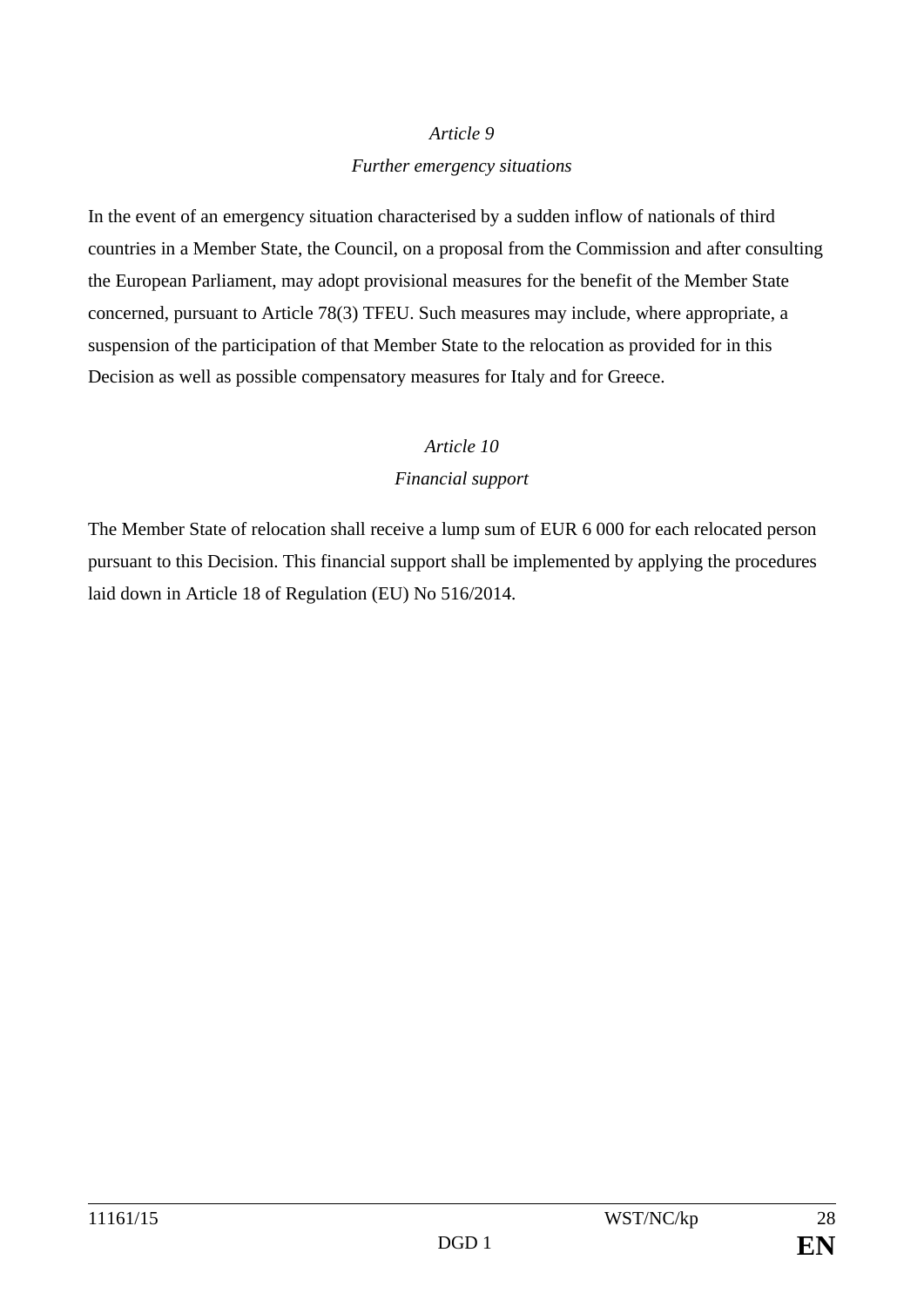### *Cooperation with Associated States*

With the assistance of the Commission, bilateral arrangements may be made between Italy and, respectively, Iceland, Liechtenstein, Norway and Switzerland, and between Greece and, respectively, Iceland, Liechtenstein, Norway and Switzerland, on the relocation of applicants from the territory of Italy and of Greece to the territory of the latter States. The core elements of this Decision, in particular those relating to the relocation procedure and the rights and obligations of applicants, shall be duly taken into account in those arrangements.

## *Article 12*

# *Reporting*

On the basis of the information provided by the Member States and by the relevant agencies, the Commission shall report to the Council every six months on the implementation of this Decision.

On the basis of the information provided by Italy and by Greece, the Commission shall also report to the Council every six months on the implementation of the roadmaps, referred to in Article 8.